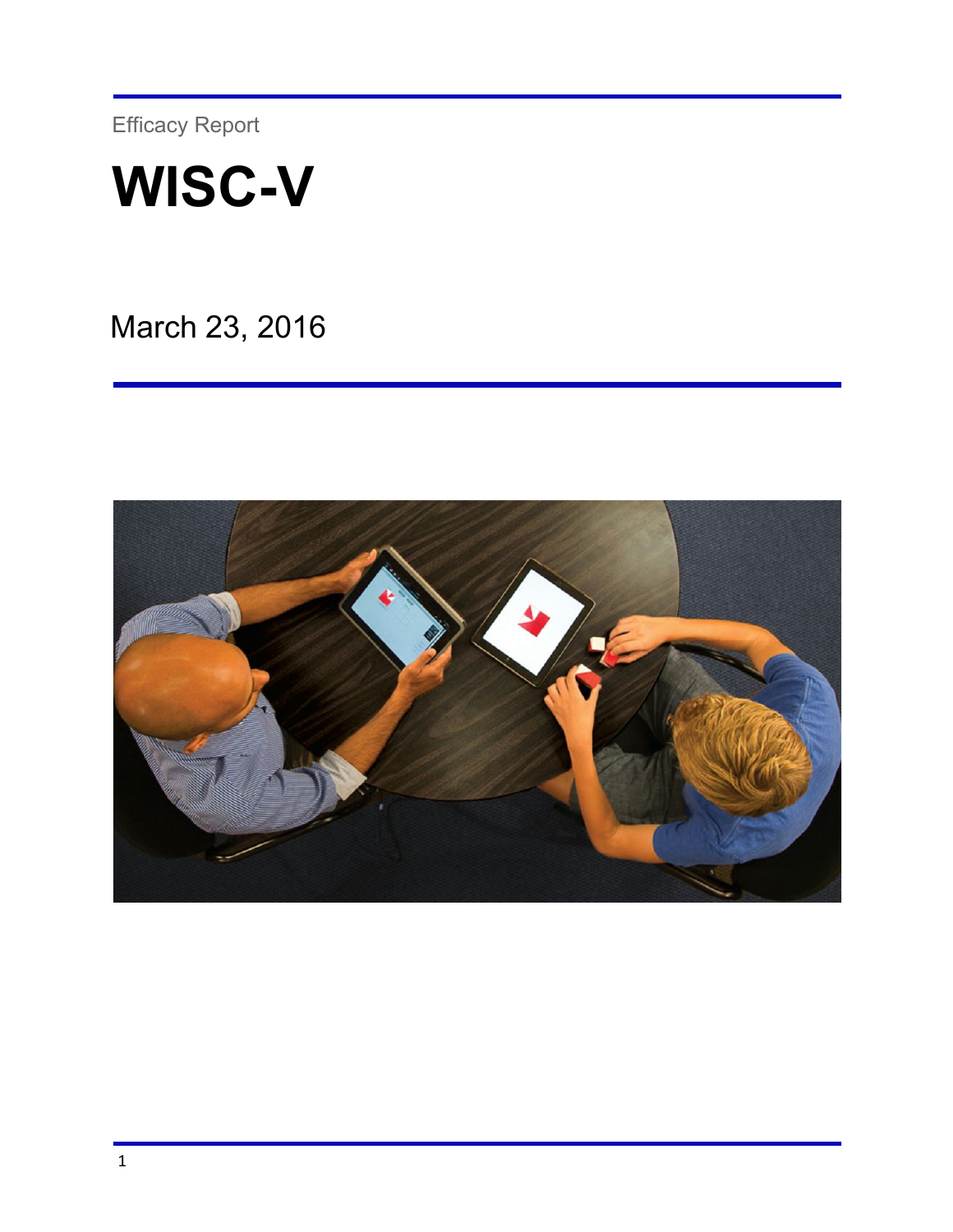**Product [Summary](#page-2-0)** 

Intended [Outcomes](#page-4-0)

[Foundational](#page-5-0) Research

Intended Product [Implementation](#page-6-0)

Product [Research](#page-7-0)

Future [Research](#page-32-0) Plans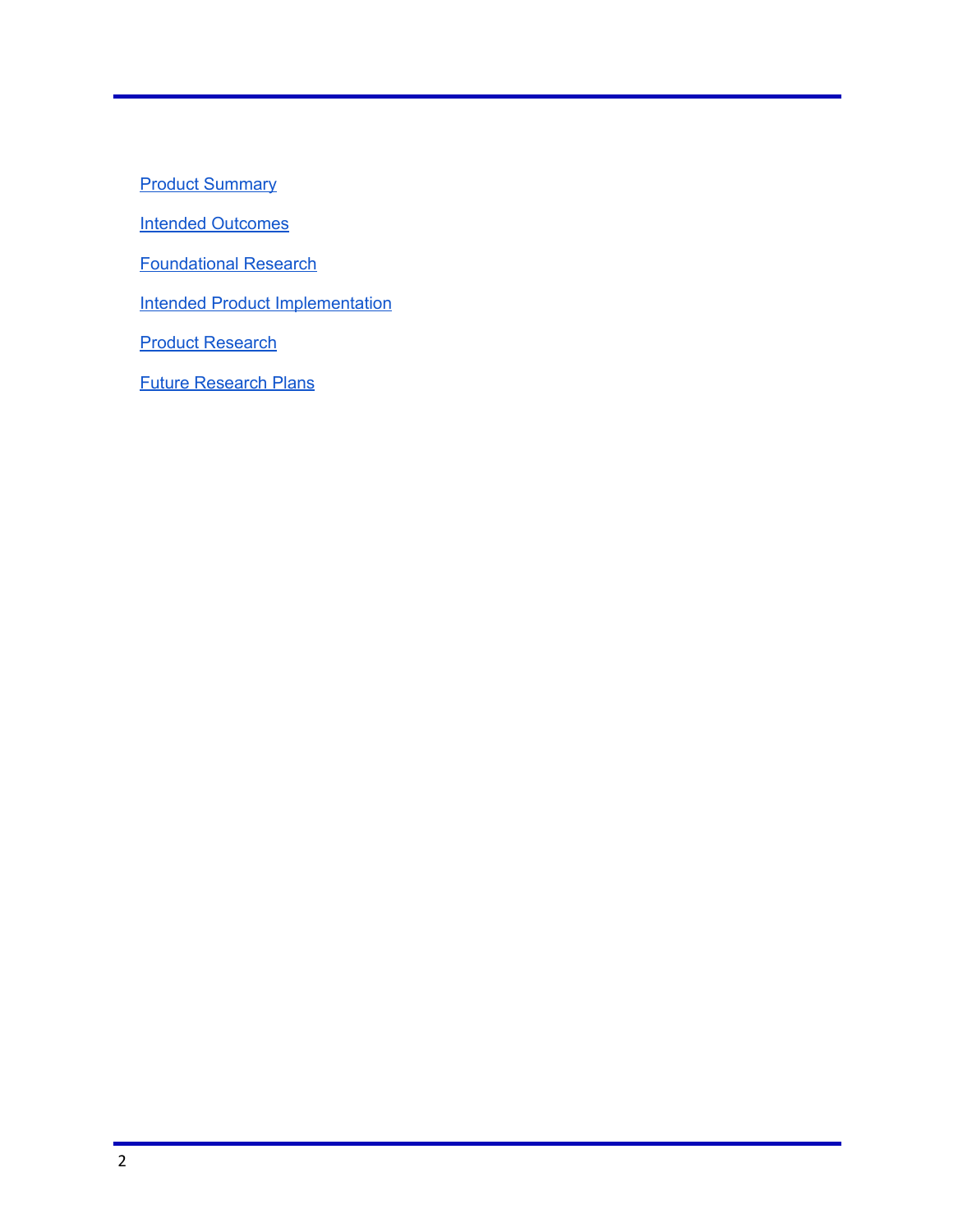# <span id="page-2-0"></span>**Product Summary**

The Wechsler Intelligence Test for Children-Fifth Edition (WISC-V) is a comprehensive intellectual ability assessment for children. The WISC-V, the newest edition of the Wechsler Intelligence Test for Children (WISC), includes new subtests and has increased interpretive power. The test can be delivered and scored digitally via Q-Interactive or manually via paper and pencil. Composite scores include primary, ancillary and complementary index scores and a Full-Scale Intelligence Quotient (FSIQ).

Primary Index Scores include:

- Verbal Comprehension Index (VCI)
- Visual Spatial Index (VSI)
- Working Memory Index (WMI)
- Fluid Reasoning Index (FRI)
- Processing Speed Index (PSI)

Ancillary Index Scores include:

- Quantitative Reasoning Index (QRI)
- Auditory Working Memory Index (AWMI)
- Nonverbal Index (NVI)
- General Ability Index (GAI)
- Cognitive Proficiency Index (CPI)
- Verbal (Expanded Crystallized) Index (VECI)
- Expanded Fluid Index (EFI)

Complementary Index Scales include:

- Naming Speed Index (NSI)
- Symbol Translation Index (STI)
- Storage and Retrieval Index (SRI)

Adapted and published in many countries across the globe, the WISC is the leading cognitive ability measure in the world. The WISC-V is currently published in the US, Canada, Australia and Spain, with future publications planned in the United Kingdom, France, Germany, Netherlands and Scandinavia.

The WISC-V was developed for use with children between the ages of six and 16 and is used to obtain a comprehensive assessment of general intellectual functioning in the context of various types of evaluations, including (but not limited to):

- Identifying students in school with specific learning disabilities and qualification for services.
- Identifying children with intellectual disability or giftedness.
- Evaluating cognitive processing strengths and weaknesses.
- Assessing the impact of brain injuries.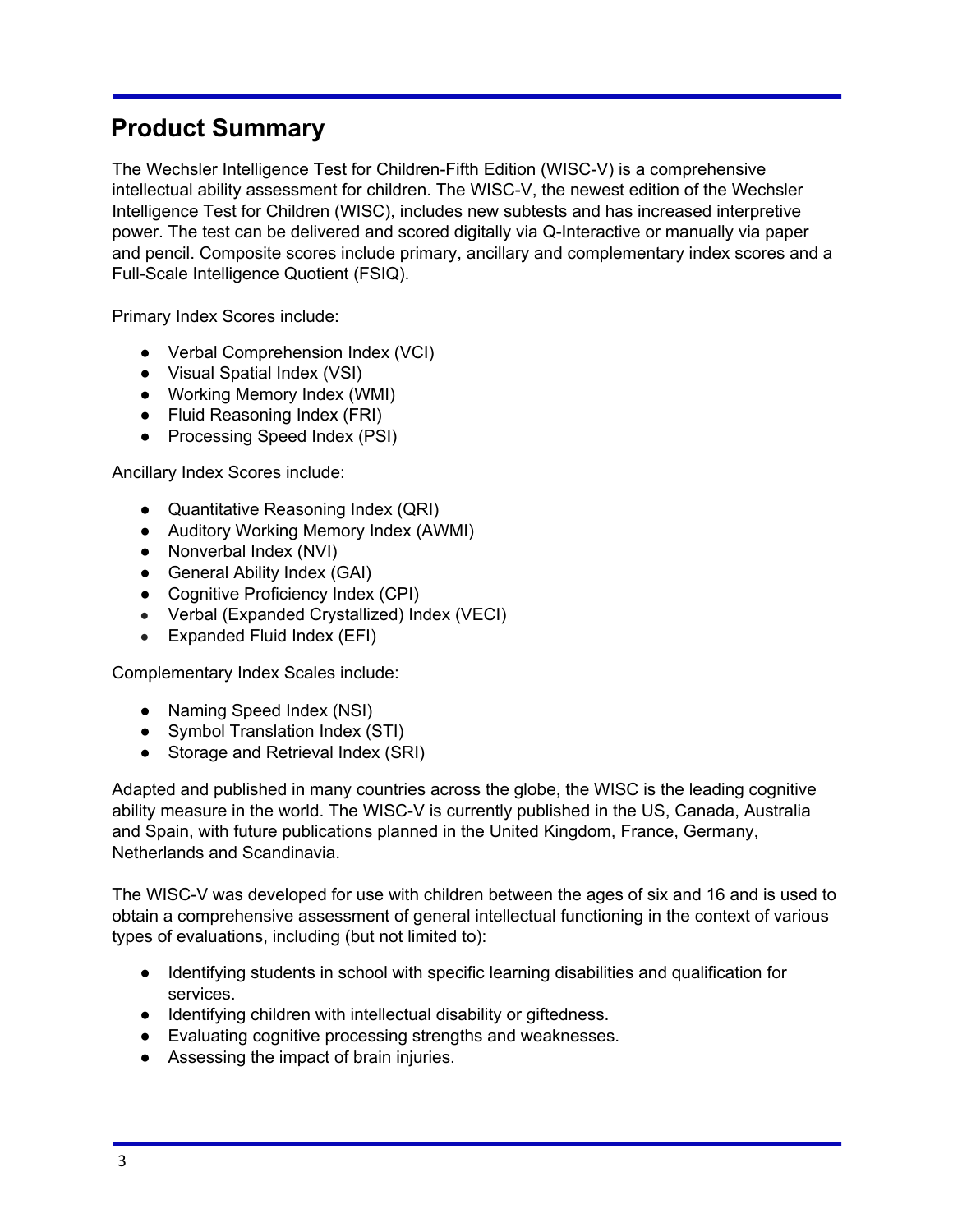The WISC has been revised frequently over the last seven decades to incorporate advances in the field of intellectual assessment, to update norms that reflect population changes, to update item content to reflect changes in culture and technology, and to meet the practical and clinical needs of contemporary society.

The original WISC adapted subtests of the Wechsler–Bellevue Intelligence Scale (Wechsler, 1939) for use with children. It provided a Verbal IQ (VIQ), Performance IQ (PIQ), and Full Scale IQ (FSIQ).

The WISC–Revised (WISC-R) retained all 12 subtests from the first edition, shifted the age range, and continued to offer a VIQ, PIQ, and FSIQ.

The WISC-Third Edition (WISC-III) retained all of the subtests from the WISC-R and introduced a new subtest. The WISC–III introduced four new index scores that represented more narrow domains of cognitive function: the Verbal Comprehension Index, the Perceptual Organization Index, the Freedom from Distractibility Index, and the Processing Speed Index. It continued to offer a VIQ, PIQ, and FSIQ.

The Wechsler Intelligence Scale for Children–Fourth Edition (WISC-IV) dropped three subtests that appeared on the WISC–III. Ten of the subtests were retained with revised item content and scoring procedures. Five new subtests were developed. The traditional VIQ and PIQ scores were eliminated, and the FSIQ was retained. Several process scores, which provided more detailed information about certain aspects of WISC-V performance, also were included.

The revision goals for the WISC–V were generally to consider advances in structural models of intelligence, cognitive neuroscience, neurodevelopmental research, psychometrics, and contemporary practical clinical demands. The latter included revising instructions and item phrasing to enhance comprehension of the task demands; simplifying scoring criteria, shortening testing time; improving psychometric properties in norming methods; improving floors and ceilings; increasing significance level options for critical values; improving the measure of visual spatial processing, fluid reasoning, and working memory; adding a variety of new composite scores to provide more clinical information; and adding measures of cognitive processes that are sensitive to learning problems. These considerations are appropriate and collectively refine the entire battery.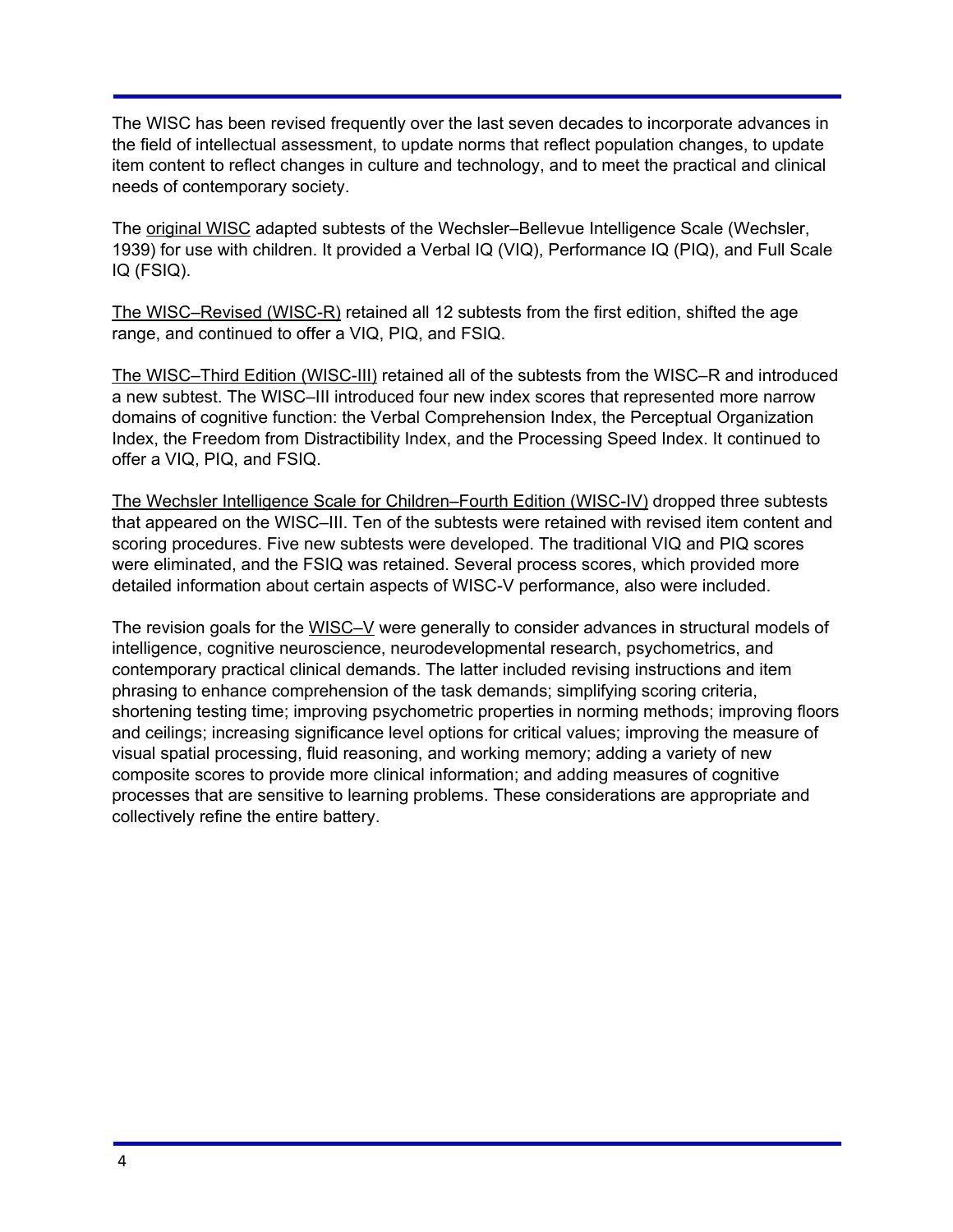# <span id="page-4-0"></span>**Intended Outcomes**

### **Overview of Intended Outcomes**

The efficacy of the WISC-V can be conceptualized as its quality as a signal of general intellectual ability. Signal quality, in turn, can be characterized as a function of the *fairness* of the assessments, the consistency and accuracy of scores (*reliability*), and the extent to which the assessment allows test users to make sound interpretations of children's intellectual functioning (*validity*) (AERA, APA, & NCME, 2014).

#### **Intended Outcome 1: Test scores can be interpreted as measures of intelligence in children and can be used for identification, placement, and resource allocation (Validity).** A key WISC-V outcome is to enable test users to make sound interpretations about examinee ability and to support identification or placement decisions by providing measures that accurately capture general intellectual ability, as well as profiles of relative strengths and weaknesses across different aspects or domains of cognitive ability.

#### **Intended Outcome 2: Test scores are consistent over time and/or over multiple raters (Reliability).**

Another important goal of the WISC-V is to minimize errors in judgment and decision-making by providing scores that are consistent over different testing occasions and raters.

#### **Intended Outcome 3: Test scores can be interpreted the same way for testtakers of different subgroups (Fairness).**

The WISC-V also strives to provide scores that can be interpreted in the same way for all test-takers, regardless of gender or race/ethnicity. Fairness implies that when the assessments are administered as intended, items are not systematically biased against any particular group of test-takers and students are not hindered in demonstrating their skills by irrelevant barriers in the test administration procedures.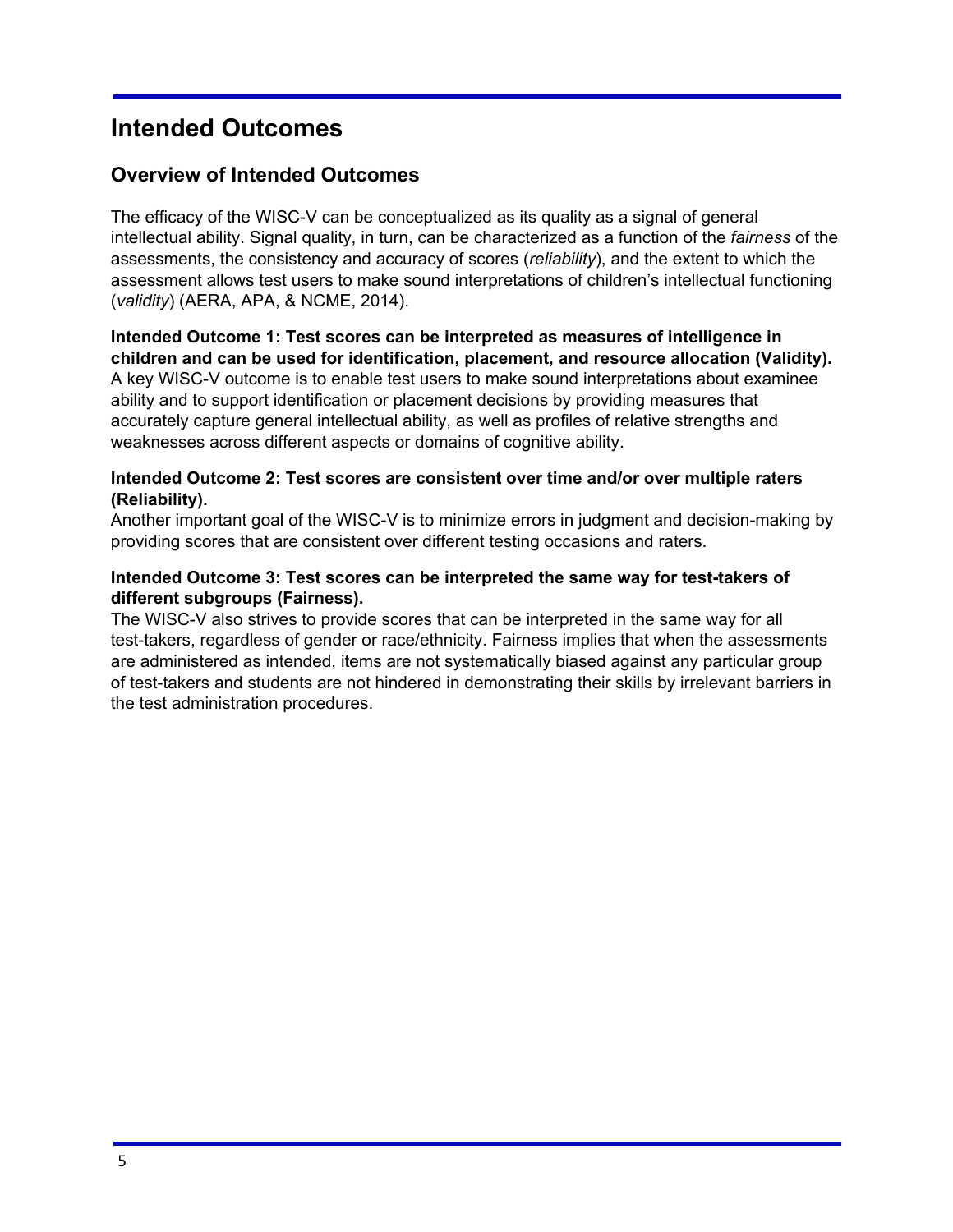# <span id="page-5-0"></span>**Foundational Research**

### **Overview of Foundational Research**

Contemporary intelligence research supports the presence of a general underlying global intelligence factor, which is manifest in several sub-abilities within specific domains, such as verbal ability (Gottfredson & Saklofske, 2009; Johnson, Bouchard, Krueger, McGue, & Gottesman, 2004). The design of the original Wechsler intelligence test was consistent with this view, positing an underlying global intelligence factor, with subtests focused on specific aspect of cognitive abilities, including verbal comprehension, abstract reasoning, visual spatial processing, quantitative reasoning, memory, and processing speed. Despite periodic revisions to the particular mix of subtests with each new edition of the Wechsler tests, this general approach of modeling intelligence using a hierarchical structure persists. Moreover, some of the original subtests (e.g., Block Design and Vocabulary) continue to appear in modified form on other published intelligence measures, confirming their continued relevance to intelligence theory today. Several of the new subtests of the WISC-V are based on subtests appearing on either the WAIS or the WPPSI that have already been well-researched. Finally, in line with recent advances in intelligence theory, updates to the latest version include new measures of visual spatial ability, fluid reasoning, and working memory; separate visual spatial and fluid reasoning composites; and improvements of the measure of verbal comprehension and processing speed.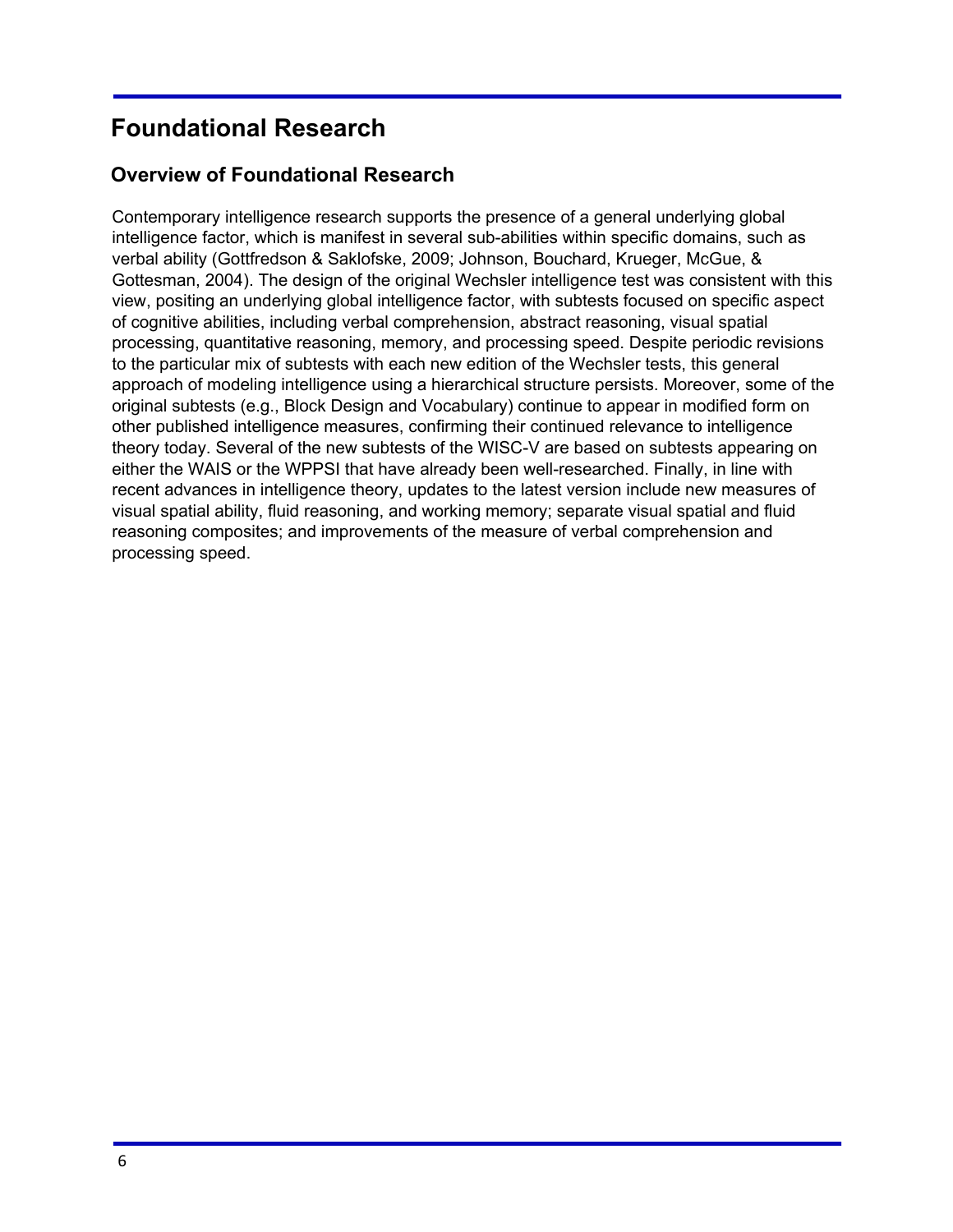# <span id="page-6-0"></span>**Intended Product Implementation**

### **Overview of Intended Product Implementation**

The WISC-V was developed over the course of five years by an expert team including doctoral-level scientists and clinicians and an advisory panel who provided expert advice about intellectual ability testing, clinical utility, specific learning disabilities, and child neuropsychology. Administration of the WISC-V can take place in digital or paper format. It is used to assess for intellectual disability, intellectual giftedness, and specific learning disabilities; and is frequently part of a battery to examine cognitive functioning in ADHD and Autism Spectrum Disorder.

Complete details on test administration, scoring, and interpretation can be found in the WISC-V administration manual and in Kaufman, Raiford, and Coalson (2016) and Weiss, Saklofske, Holdnack, and Prifitera (2015).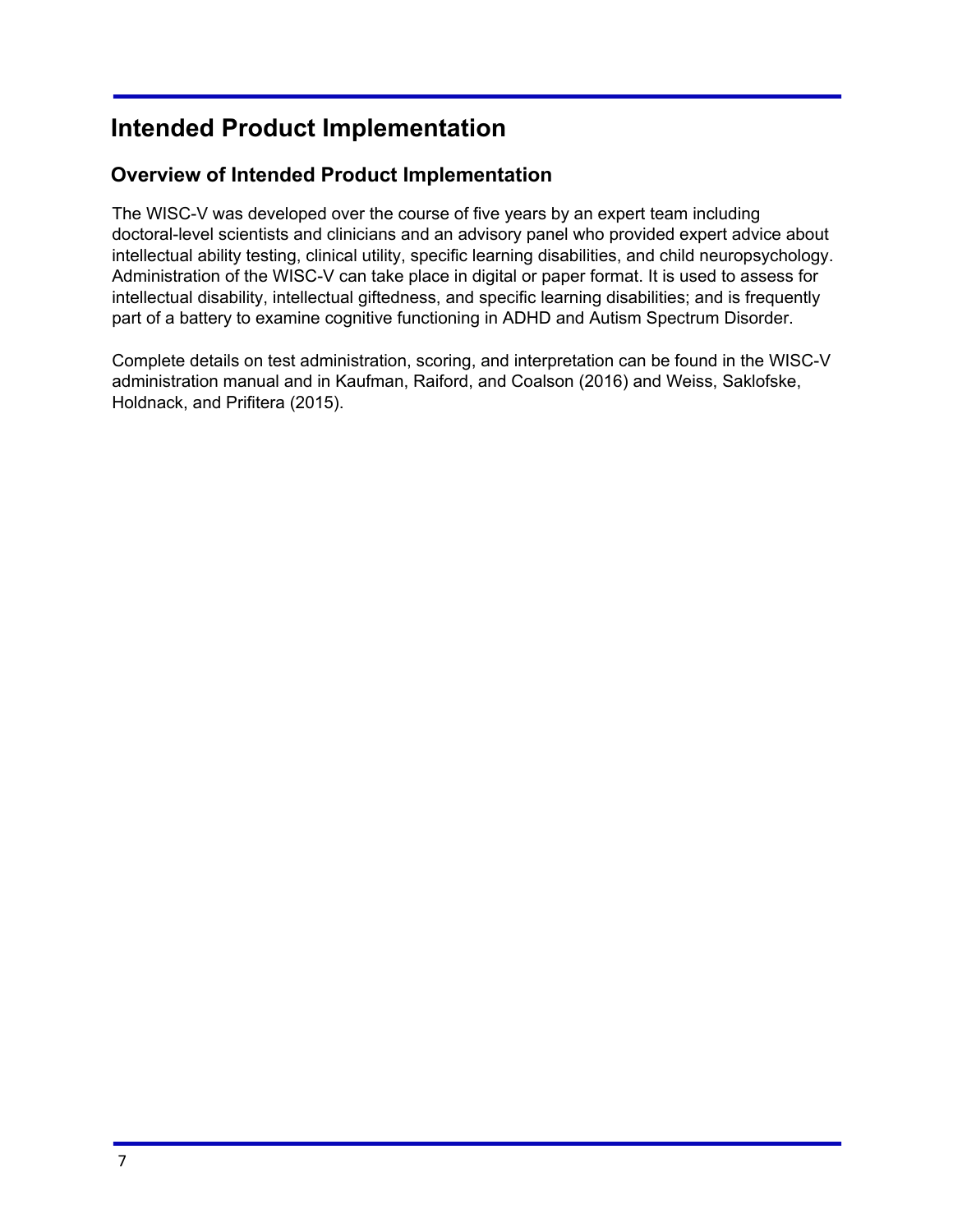# <span id="page-7-0"></span>**Product Research**

### **Overview of Product Research**

The WISC product (in all its iterations) is one of the most-researched assessment products that exists. It is considered by most people in the industry to be the gold-standard of intelligence assessments. In fact, there are more than 70 years of research on the WISC.

As the WISC-V is in the market longer, more data on this most current version will become available. Many external researchers request access to the WISC data to independently verify and conduct their own studies on factor structure and many other questions. They also independently collect and publish large special group studies to validate the use of the test in their frequently tested populations.

There is ongoing research to extend the norms for intellectually gifted test-takers. In addition, future research will extend the comparability studies establishing the equivalence of scores on paper and digital forms of the test to special groups of test-takers, including children with ADHD, Autism Spectrum Disorder, and specific learning disabilities in reading and mathematics.

| <b>Item Pilots, Tryouts, and Standardization Study</b> |                                                                                                                    |
|--------------------------------------------------------|--------------------------------------------------------------------------------------------------------------------|
| <b>Study Citation</b>                                  | Raiford, S. E. & Holdnack, J. A. (2014). WISC-V: Technical and<br>Interpretive Manual. Bloomington, MN: PsychCorp. |
| <b>Research Study</b><br>Contributors                  | <b>NA</b>                                                                                                          |
| Type of Study                                          | Item pilot, tryout and standardization study                                                                       |
| Sample Size                                            | Three Mini-Pilots: N=17, 5, and 20                                                                                 |
|                                                        | Three Pilots: N=431, 397, and 120                                                                                  |
|                                                        | National Tryout: N=356 in each of 9 different age groups                                                           |
|                                                        | Standardization Study: N=2,200 children in 11 different age<br>groups                                              |
| Description of Sample                                  | Three Mini-Pilots: Demographic data on the participants were<br>not reported.                                      |
|                                                        | Three Pilots: Demographic data on the participants were not<br>reported.                                           |

### **Research Studies**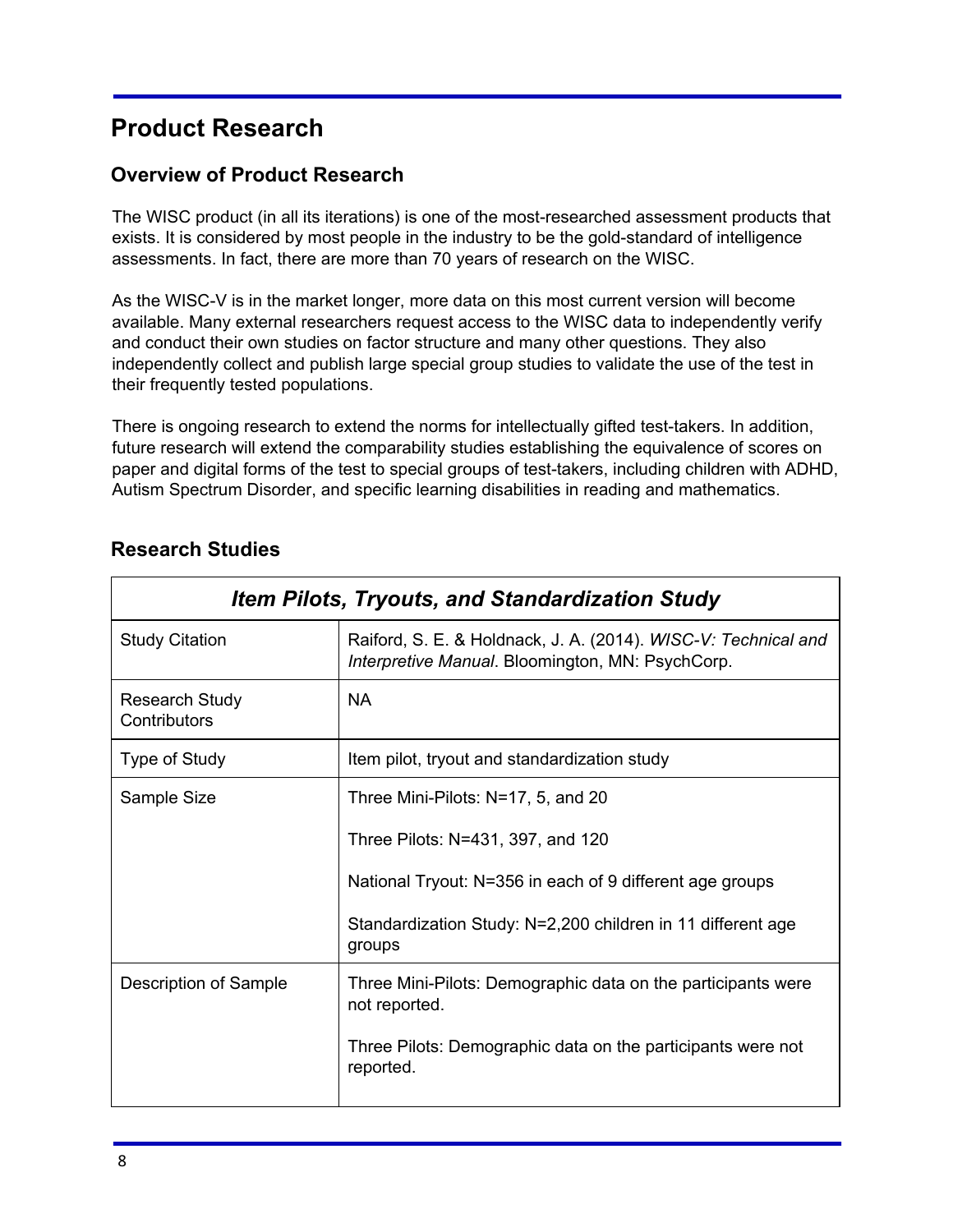|                          | National Tryout: Participants were sampled using a stratified<br>sampling procedure to account for representation across key<br>demographic characteristics (sex, race/ethnicity, parent<br>education level, and geographic region). Within each of nine<br>different age groupings, the sample was similar to the U.S.<br>population according to 2012 census data. |
|--------------------------|----------------------------------------------------------------------------------------------------------------------------------------------------------------------------------------------------------------------------------------------------------------------------------------------------------------------------------------------------------------------|
|                          | Standardization Study: Participants came from a nationally<br>representative sample. Participants in each of 11 age groups<br>were closely matched to 2012 U.S. census data on<br>race/ethnicity, parent education level, and geographic region<br>and were balanced with respect to gender.                                                                         |
| <b>Outcomes Measured</b> | Validity: Item performance and norms for each of 22 WISC-V<br>subtests.                                                                                                                                                                                                                                                                                              |

Three mini-pilot studies (N=17, 5, and 20) and three pilot studies (N=431, 397, and 120) were conducted on research versions of the test to examine issues with item content and relevance, instructions for the examiner and child, administration procedures, psychometric properties, and scoring criteria.

A national tryout was conducted on a version of the scale including 22 of the subtests to confirm findings from the earlier pilots, as well as refine item order and conduct statistical analysis on test structure and potential item bias. Participants included 356 children sampled using a stratified sampling procedure to account for representation across key demographic characteristics (sex, race/ethnicity, parent education level, and geographic region). Within each of nine different age groupings, the sample was similar to the U.S. population according to 2012 census data.

A standardization study was conducted using a nationally representative sample to develop norms to support score interpretation. Participants included 2,200 children from 11 age groups, each of which was closely matched to 2012 U.S. census data on race/ethnicity, parent education level, and geographic region and balanced with respect to gender.

The WISC-V includes eight new subtests. Although two of the new subtests are adaptations of item types previously used and studied on the WAIS, the other six subtests are brand new for the WISC-V. Five of the brand new subtests contain item types that are similar to those studied in previous intelligence research literature. However, the Picture Span subtest includes some novel elements that may not be as well researched (e.g., use of semantically meaningful stimuli). To the extent that these are brand new subtests for the WISC-V, there may be less published research supporting their use compared to subtests that formed part of previous versions of the WISC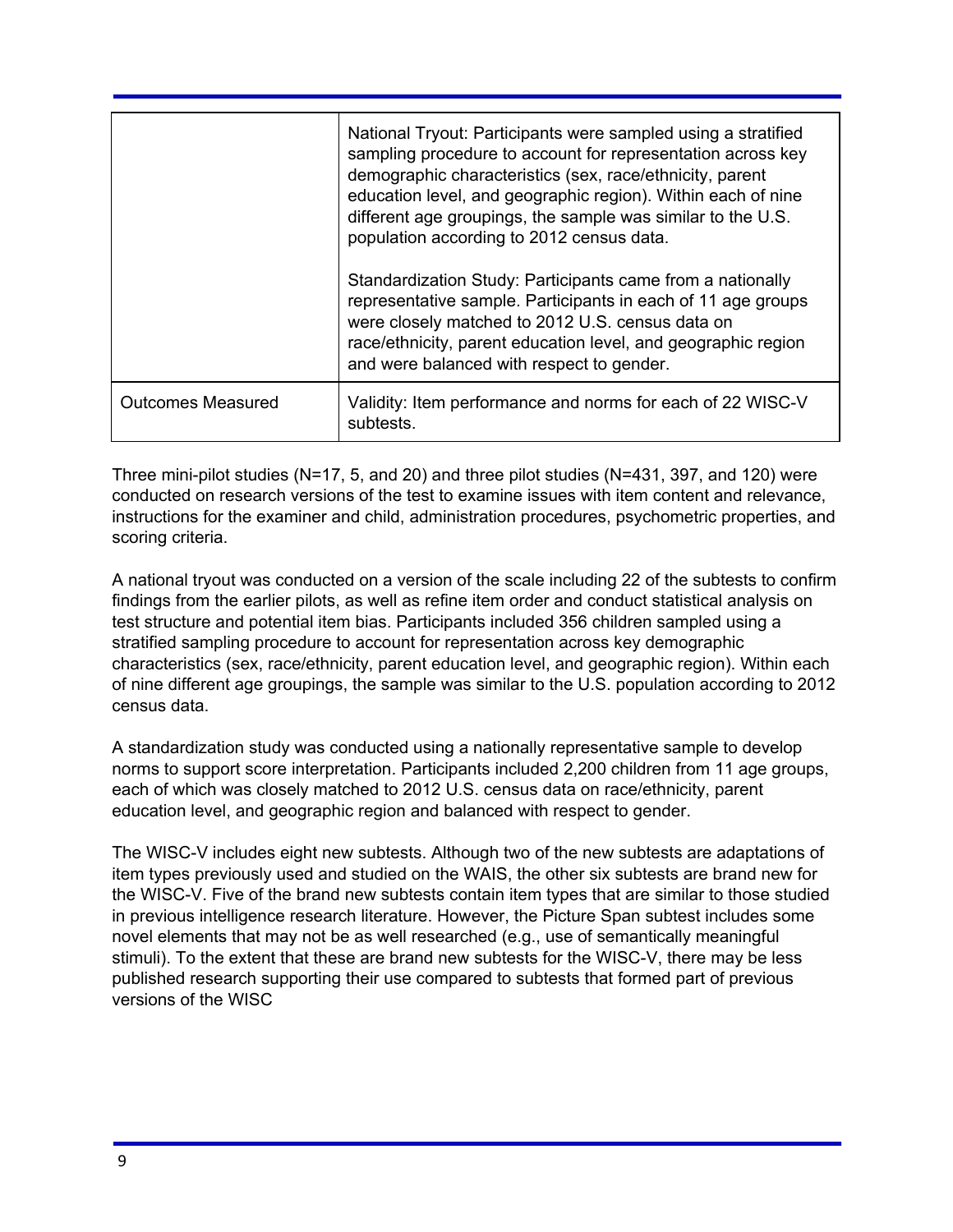| <b>Factor Analytic Study</b>          |                                                                                                                                                                                                                                                                       |
|---------------------------------------|-----------------------------------------------------------------------------------------------------------------------------------------------------------------------------------------------------------------------------------------------------------------------|
| <b>Study Citation</b>                 | Raiford, S. E. & Holdnack, J. A. (2014). WISC-V: Technical and<br>Interpretive Manual. Bloomington, MN: PsychCorp.                                                                                                                                                    |
| <b>Research Study</b><br>Contributors | NA.                                                                                                                                                                                                                                                                   |
| Type of Study                         | <b>Factor Analytic</b>                                                                                                                                                                                                                                                |
| Sample Size                           | N=2,200 children in 11 different age groups                                                                                                                                                                                                                           |
| Description of Sample                 | Participants came from a nationally representative sample.<br>Participants in each of 11 age groups were closely matched to<br>2012 U.S. census data on race/ethnicity, parent education<br>level, and geographic region and were balanced with respect to<br>gender. |
| Outcomes Measured                     | Validity: Internal structure of scores on each of 22 WISC-V<br>subtests.                                                                                                                                                                                              |

A study was conducted on a version of the scale including 22 of the subtests, in part, to evaluate factor structure of the test. Participants included 2,200 children from 11 age groups, with each age group closely matched to 2012 U.S. census data on race/ethnicity, parent education level, and geographic region and balanced among males and females. Patterns of correlations among all subtests provide initial evidence of convergent and discriminant validity. Confirmatory factor analysis shows the WISC-V measures five related, but distinct general abilities and each of the primary subtests included in the analysis (e.g., digit span) is associated with the hypothesized aspect of cognitive ability (e.g., working memory). This hierarchical structure was independently confirmed for test takers in five different age groups.

| <b>Criterion Validity Study</b>       |                                                                                                                    |
|---------------------------------------|--------------------------------------------------------------------------------------------------------------------|
| <b>Study Citation</b>                 | Raiford, S. E. & Holdnack, J. A. (2014). WISC-V: Technical and<br>Interpretive Manual. Bloomington, MN: PsychCorp. |
| <b>Research Study</b><br>Contributors | <b>NA</b>                                                                                                          |
| Type of Study                         | Correlational                                                                                                      |
| Sample Sizes                          | KABC-II: N=89 children, ages 6-16                                                                                  |
|                                       | KTEA-3: N=207, ages 6-16                                                                                           |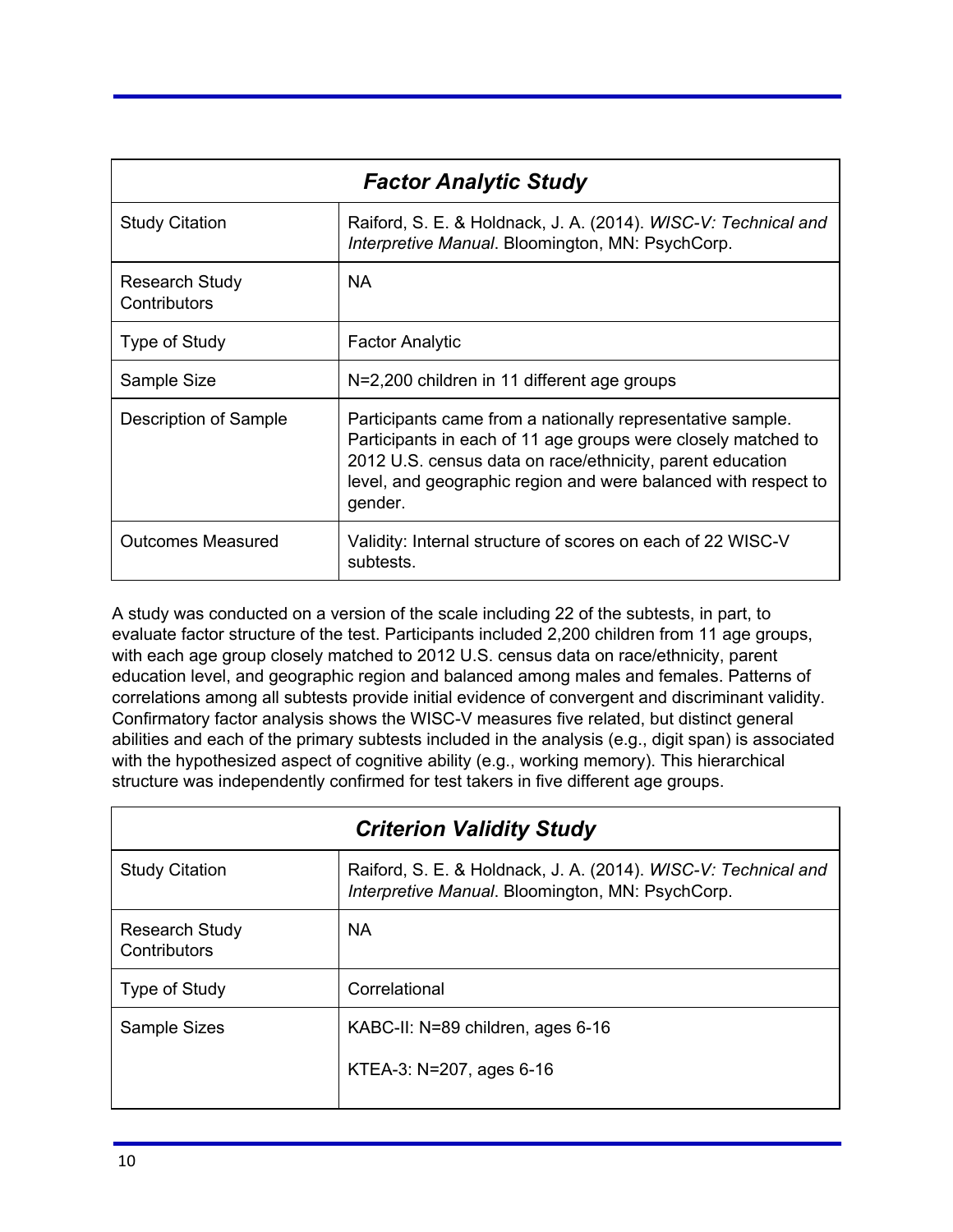|                               | WIAT-III: N=211, ages 6-16                                                                                                                                                                                                                                                                                                                                                                                                                                                                       |
|-------------------------------|--------------------------------------------------------------------------------------------------------------------------------------------------------------------------------------------------------------------------------------------------------------------------------------------------------------------------------------------------------------------------------------------------------------------------------------------------------------------------------------------------|
| <b>Description of Samples</b> | KABC-II: The sample was composed of nonclinical participants.<br>It was evenly balanced between males and females and was<br>47% white, 35% Hispanic, 10% African-American, 2% Asian,<br>and 6% other. 87% of participants had parents with at least 12<br>years of education, with almost a third of the sample reporting<br>at least 16 years of parental education. 47% of participants<br>were drawn from the South, 22% from the West, 20% from the<br>Midwest, and 11% from the Northeast. |
|                               | KTEA-3: The sample was composed of nonclinical participants.<br>The sample was 60% female and was 52% white, 25%<br>Hispanic, 13% African-American, 7% Asian, and 3% other. 88%<br>of participants had parents with at least 12 years of education,<br>with around 30% of the sample reporting at least 16 years of<br>parental education. 37% of participants were drawn from the<br>South, 30% from the West, 21% from the Midwest, and 13%<br>from the Northeast.                             |
|                               | WIAT-III: The sample was composed of nonclinical participants.<br>The sample was 54% male, 52% white, 22% Hispanic, 18%<br>African-American, 7% other and 2% Asian. 91% of participants<br>had parents with at least 12 years of education, with around<br>32% of the sample reporting at least 16 years of parental<br>education. 43% of participants were drawn from the South, 28%<br>from the West, 21% from the Midwest, and 8% from the<br>Northeast.                                      |
| <b>Outcomes Measured</b>      | Validity: Relationships between performance on the WISC-V,<br>KABC-II, KTEA-3, and WIAT-III                                                                                                                                                                                                                                                                                                                                                                                                      |

The KABC–II is an individually administered battery of subtests measuring the cognitive abilities of children and adolescents aged three–18. The WISC–V and the KABC–II were administered to 89 children, aged six–16, in counterbalanced order, with a testing interval of 14–70 days and a mean testing interval of 22 days. Researchers computed correlations between composite scores and corresponding subtest scores, which were corrected for range restriction using the normative sample as the referent group. Corrected correlations between WISC-V FSIQ and KABC-II FCI and MPI ranged from 0.77 to 0.81. Corrected correlations between corresponding subscores of the WISC-V and KABC-II (e.g., WISC-V VCI and KABC-II Knowledge/G $_{\rm c}$ ) were moderate, ranging from 0.50 to 0.74

The KTEA–3 is an individually administered diagnostic achievement test designed for students in grades prekindergarten through 12 and adults that measures listening, speaking, reading, writing, and mathematics skills. The WISC–V and the KTEA–3 were administered to 207 children, aged six–16, with a testing interval of 0–52 days and a mean testing interval of 14 days. Researchers computed correlations between corresponding composite scores, which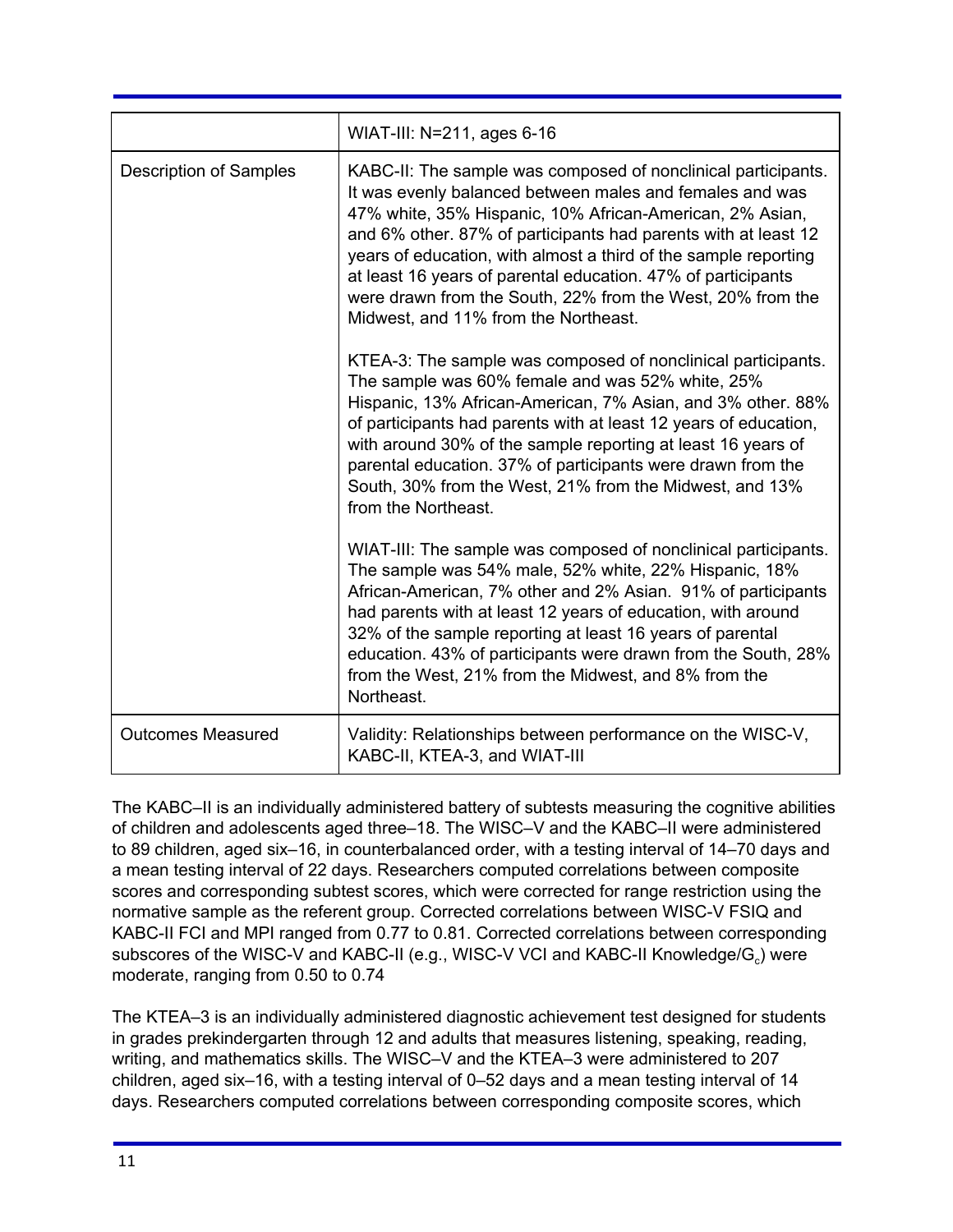were corrected for range restriction using the normative sample as the referent group. Correlations between WISC-V full scale IQ and KTEA-3 composite scores ranged from 0.49 to 0.82, with most correlations in the moderate to high range. WISC-V primary indexes were related to the KTEA-3 composites (e.g., the WISC-V VCI with the KTEA-3 Reading score), with correlations ranging from 0.12 to 0.77, and most correlations in the moderate range.

The WIAT-III is an individually administered diagnostic achievement test designed for students in grades prekindergarten through 12 and adults that measures listening, speaking, reading, writing, and mathematics skills. The WISC–V and the WIAT–III were administered to 211 children, aged six–16, with a testing interval of 0–59 days and a mean testing interval of 16 days. Researchers computed correlations between corresponding composite scores, which were corrected for range restriction using the normative sample as the referent group. Correlations between WISC-V full scale IQ and WIAT-III composite scores ranged from 0.58 to 0.81. WISC-V primary indexes were related to the WIAT-III composites (e.g., WISC-V VCI and WIAT-III Oral Language), with correlations ranging from 0.19 to 0.78, and most correlations in the low to moderate range. The WISC–V ancillary index scores correlate moderately to highly with all WIAT–III composites, with correlations ranging from 0.40 to 0.73.

It should be noted that non-clinical samples were used in each study and correlations were corrected for range restriction. Furthermore, external criterion measures may not have been designed to assess exactly the same mix of abilities as the WISC-V.

| <b>Special Group Studies: Differential Sensitivity</b> |                                                                                                                    |
|--------------------------------------------------------|--------------------------------------------------------------------------------------------------------------------|
| <b>Study Citation</b>                                  | Raiford, S. E. & Holdnack, J. A. (2014). WISC-V: Technical and<br>Interpretive Manual. Bloomington, MN: PsychCorp. |
| <b>Research Study</b><br>Contributors                  | <b>NA</b>                                                                                                          |
| Type of Study                                          | Special group study                                                                                                |
| Sample Sizes                                           | Intellectually Gifted: N=95                                                                                        |
|                                                        | Intellectual Disability - Mild Severity: N=74                                                                      |
|                                                        | Intellectual Disability - Moderate Severity: N=37                                                                  |
|                                                        | Borderline Intellectual Functioning: N=20                                                                          |
|                                                        | Specific Learning Disorder - Reading: N=30                                                                         |
|                                                        | Specific Learning Disorder - Reading and Written Expression:                                                       |
|                                                        | $N=22$                                                                                                             |
|                                                        | Specific Learning Disorder - Mathematics: N=28                                                                     |
|                                                        | Attention Deficit/Hyperactivity Disorder: N=48                                                                     |
|                                                        | Disruptive Behavior: N=21                                                                                          |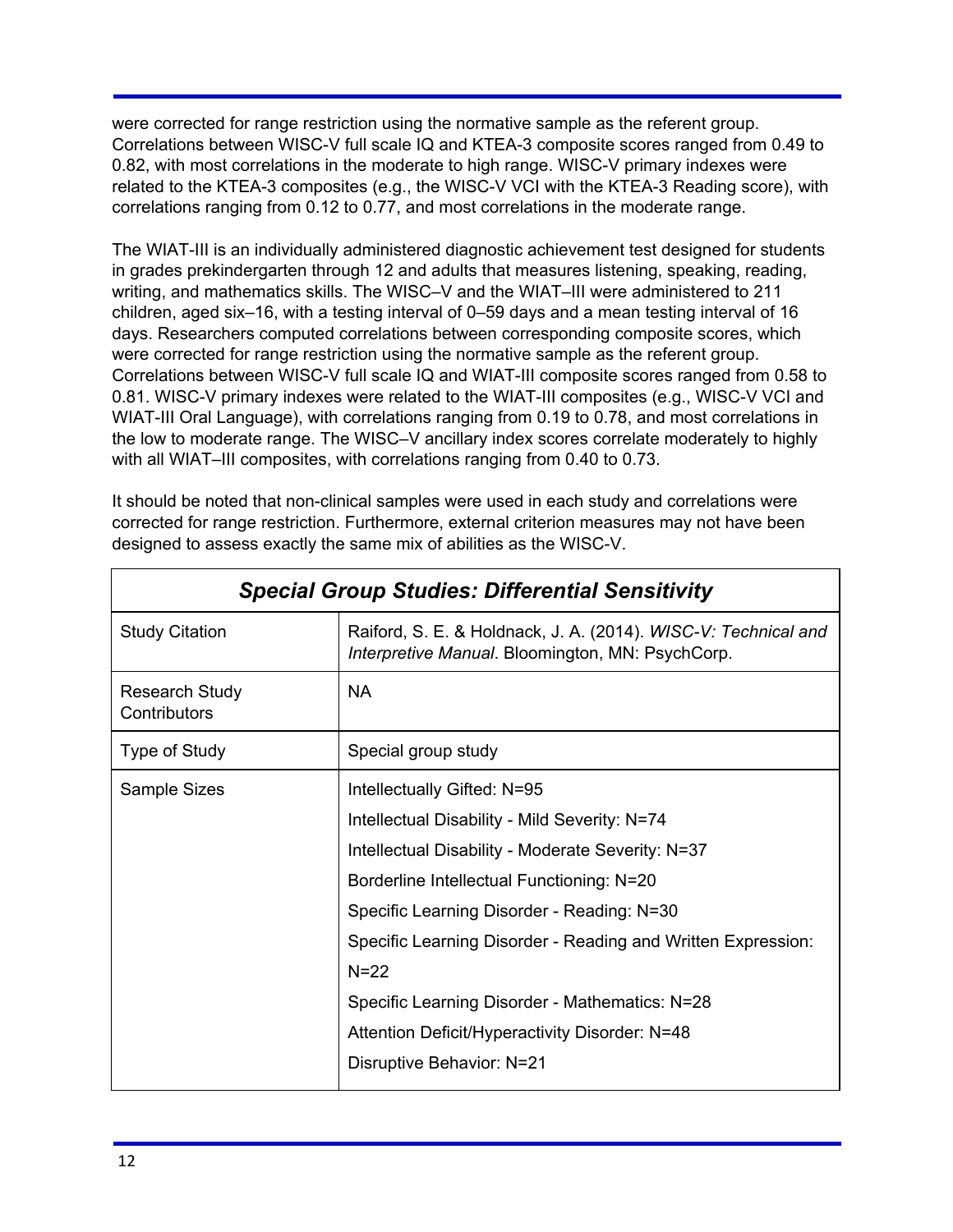|                               | Traumatic Brain Injury: N=20<br>English Language Learners: N=16<br>Autism Spectrum Disorder w/ Language Impairment: N=30<br>Autism Spectrum Disorder w/out Language Impairment: N=32                                                                                                                                                                                                                                              |
|-------------------------------|-----------------------------------------------------------------------------------------------------------------------------------------------------------------------------------------------------------------------------------------------------------------------------------------------------------------------------------------------------------------------------------------------------------------------------------|
| <b>Description of Samples</b> | Intellectually Gifted: The sample was 65% male, 73% white,<br>10% Hispanic, 8% other, 6% Asian, and 3% African-American.<br>100% of participants had parents with at least 12 years of<br>education, with 88% of the sample reporting at least 16 years of<br>parental education. 52% of participants were drawn from the<br>Midwest, 32% from the South, 8% from the Northeast, and 6%<br>from the West.                         |
|                               | Intellectual Disability - Mild Severity: The sample was 55%<br>male, 60% white, 26% African-American, 14% Hispanic, and<br>1% other. 68% of participants had parents with at least 12<br>years of education, with 16% of the sample reporting at least 16<br>years of parental education. 60% of participants were drawn<br>from the South, 27% from the Midwest, 10% from the West,<br>and 4% from the Northeast.                |
|                               | Intellectual Disability - Moderate Severity: The sample was 51%<br>female, 57% white, 30% African-American, 5% Hispanic, 5%<br>other, and 3% Asian. 68% of participants had parents with at<br>least 12 years of education, with 16% of the sample reporting at<br>least 16 years of parental education. 60% of participants were<br>drawn from the South, 27% from the Midwest, 10% from the<br>West, and 4% from the Northeast. |
|                               | Borderline Intellectual Functioning: The sample was 70%<br>female, 35% Hispanic, 30% white, 25% African-American, 5%<br>Asian, and 5% other. 80% of participants had parents with at<br>least 12 years of education, with 5% reporting at least 16 years<br>of parental education. 50% of participants were drawn from the<br>South, 35% from the West, 10% from the Midwest, and 5%<br>from the Northeast.                       |
|                               | Specific Learning Disorder - Reading: The sample was 57%<br>female, 63% white, 28% Hispanic, and 10% African-American.<br>87% of participants had parents with at least 12 years of<br>education, with 40% reporting at least 16 years of parental<br>education. 57% of participants were drawn from the South,<br>23% from the West, 17% from the Midwest, and 3% from the<br>Northeast.                                         |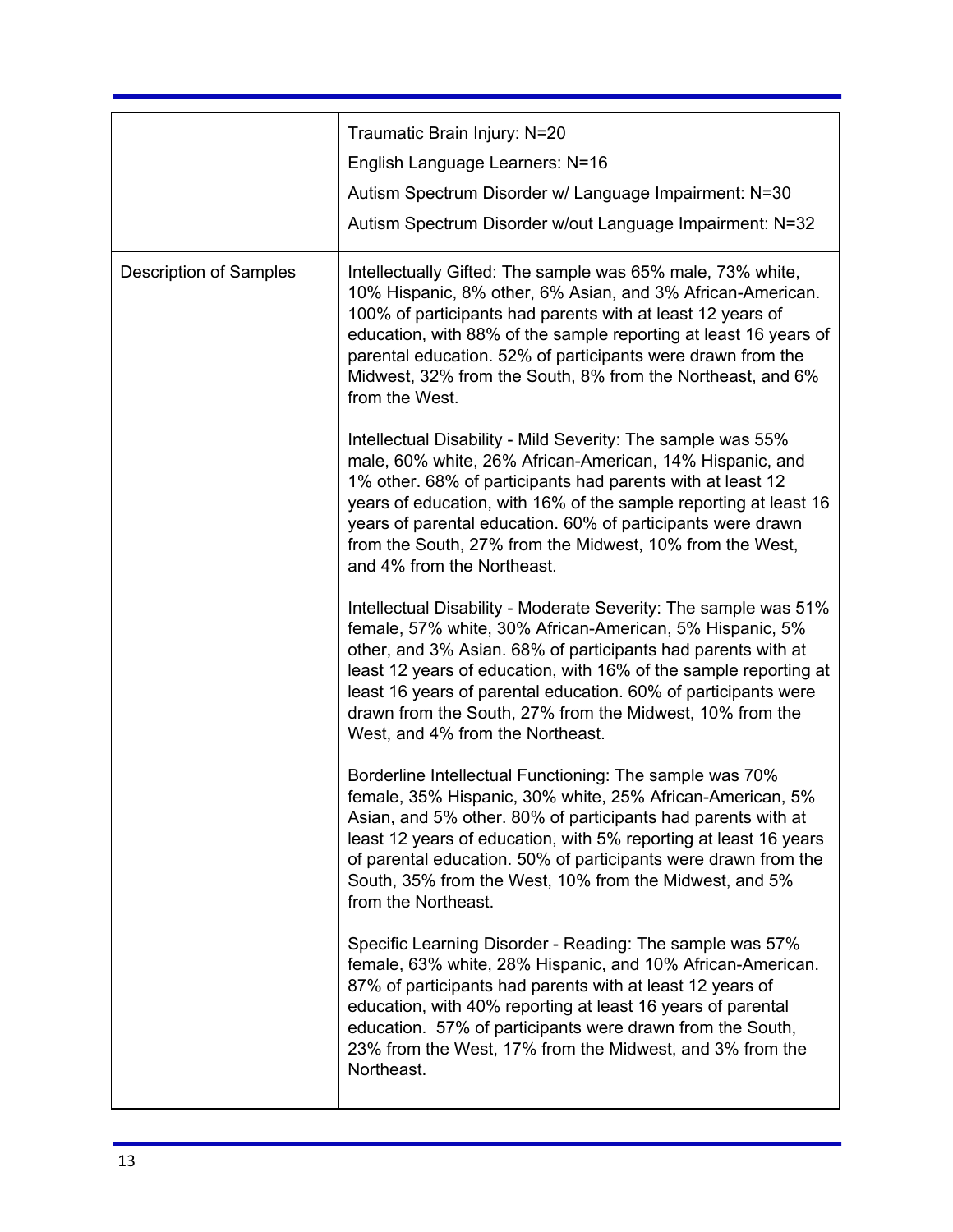| Specific Learning Disorder - Reading and Written Expression:<br>The sample was 68% male, 50% white, 36% Hispanic, and<br>14% African-American. 77% of participants had parents with at<br>least 12 years of education, with 18% reporting at least 16<br>years of parental education. 50% of participants were drawn<br>from the South, 27% from the West, and 23% from the<br>Midwest.             |
|-----------------------------------------------------------------------------------------------------------------------------------------------------------------------------------------------------------------------------------------------------------------------------------------------------------------------------------------------------------------------------------------------------|
| Specific Learning Disorder - Mathematics: The sample was<br>50% female, 46% White, 36% Hispanic, and 18%<br>African-American. 79% of participants had parents with at least<br>12 years of education, with 29% reporting at least 16 years of<br>parental education. 50% of participants were drawn from the<br>South, 25% from the West, 21% from the Midwest, and 4%<br>from the Northeast.       |
| Attention Deficit/Hyperactivity Disorder: The sample was 63%<br>male, 77% white, 8% African-American, 8% Hispanic, and 6%<br>other. 98% of participants had parents with at least 12 years of<br>education, with 35% reporting at least 16 years of parental<br>education. 60% of participants were drawn from the South, 19%<br>from the Midwest, 13% from the West, and 8% from the<br>Northeast. |
| Disruptive Behavior: The sample was 52% male, 48% white,<br>38% African-American, 10% other, and 4.8% Asian. 92% of<br>participants had parents with at least 12 years of education,<br>with 10% reporting at least 16 years of parental education.<br>38% of participants were drawn from the Midwest, 33% from<br>the South, 14% from the Northeast, and 14% from the West.                       |
| Traumatic Brain Injury: The sample was 60% male, 55% white,<br>30% Hispanic, 10% African-American, and 5% other. 90% of<br>participants had parents with at least 12 years of education,<br>with 40% reporting at least 16 years of parental education.<br>45% of participants were drawn from the South, 45% from the<br>West, and 10% from the Midwest.                                           |
| English Language Learners: The sample was 50% female, 88%<br>Hispanic, and 13% Asian. 50% of participants had parents with<br>at least 12 years of education, with 6% reporting at least 16<br>years of parental education. 38% of participants were drawn<br>from the West, 31% from the South, 19% from the Midwest,<br>and 13% from the Northeast.                                               |
| Autism Spectrum Disorder w/ Language Impairment: The<br>sample was 77% male, 70% white, 20% Hispanic, 7%                                                                                                                                                                                                                                                                                            |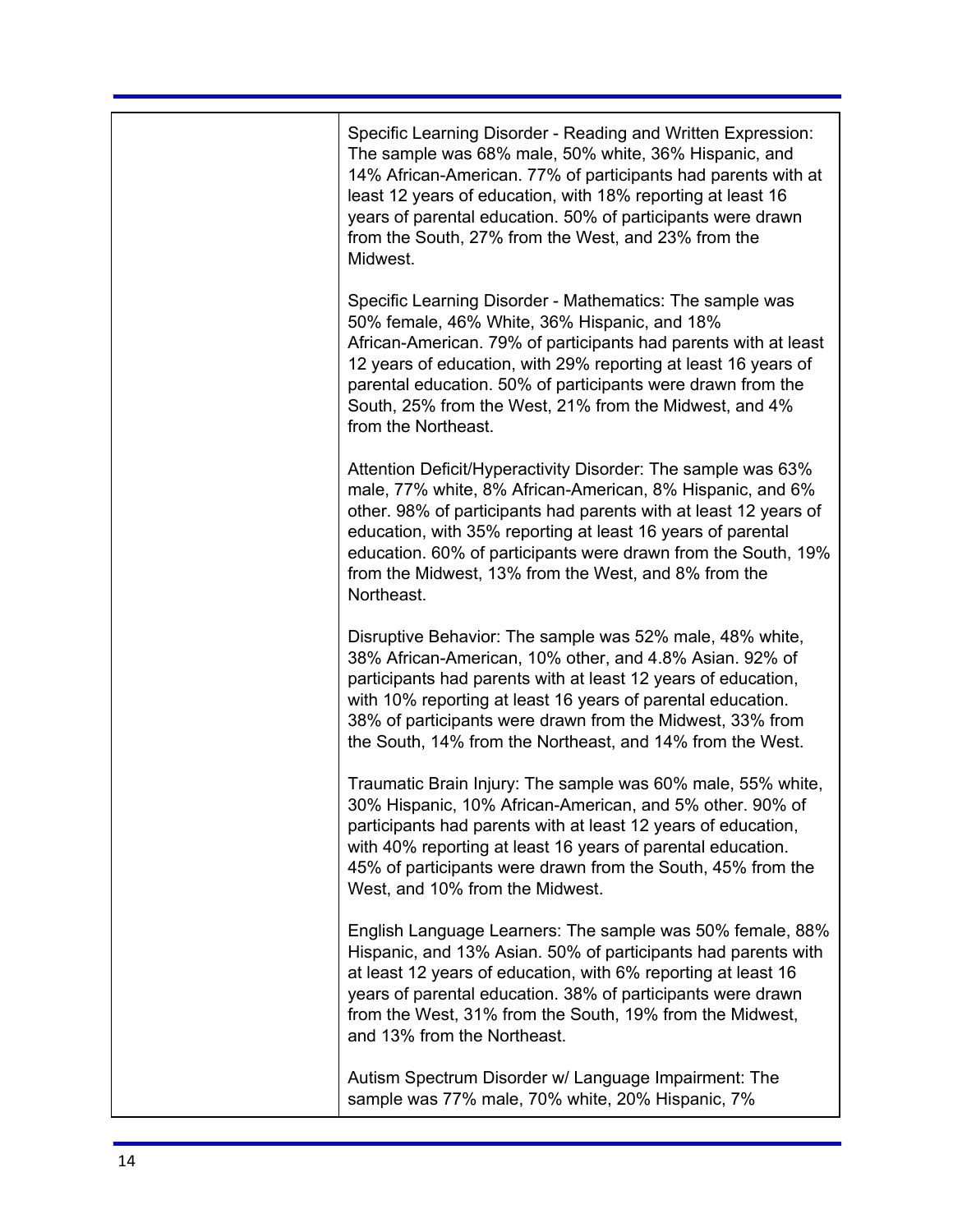|                          | African-American, and 3% other. 97% of participants had<br>parents with at least 12 years of education, with 53% reporting<br>at least 16 years of parental education. 43% of participants<br>were drawn from the South, 23% from the Midwest, 20% from<br>the West, and 13% from the Northeast.                                                                                                                        |
|--------------------------|-------------------------------------------------------------------------------------------------------------------------------------------------------------------------------------------------------------------------------------------------------------------------------------------------------------------------------------------------------------------------------------------------------------------------|
|                          | Autism Spectrum Disorder w/out Language Impairment: The<br>sample was 75% male, 69% white, 13% Hispanic, 9% other,<br>6% African-American, and 3% Asian. 97% of participants had<br>parents with at least 12 years of education, with 56% reporting<br>at least 16 years of parental education. 44% of participants<br>were drawn from the South, 38% from the West, 9% from the<br>Midwest, and 9% from the Northeast. |
| <b>Outcomes Measured</b> | Validity: Differential sensitivity of the WISC-V to test-takers with<br>known cognitive deficits.                                                                                                                                                                                                                                                                                                                       |

Several special group studies were conducted concurrently with WISC–V standardization to determine if the constructs measured by the scale perform as expected in selected criterion groups with known characteristics. Participants were drawn from a variety of clinical settings and were accepted for participation in special group samples based on specified inclusion criteria, including a positive diagnosis for that particular disorder. Comparison groups were derived from the WISC–V normative sample and were matched to each clinical group according to age, sex, race/ethnicity, and parent education level. Control subjects were then randomly selected from the comparison groups. For each group, researchers calculated an effect size between the clinical and comparison groups, which equals the standardized mean performance difference between the two groups, and provides an indication of the sensitivity of the WISC-V to that particular diagnostic group. Effect sizes for the different groups were as follows (with significance reported at the  $p$ <.05 or  $p$ <.01 level):

- Intellectually gifted students significantly outperformed their matched control counterparts on all WISC-V subtests and composites, with effect sizes ranging from 0.39 to 2.05.
- Children with mild intellectual disability scored significantly lower than their matched control counterparts on all WISC-V subtests and composites, with effect sizes ranging from  $-1.23$  to  $-3.02$ .
- Children with moderate intellectual disability scored significantly lower than their matched control counterparts on all WISC-V subtests and composites, with effect sizes ranging from  $-1.23$  to  $-3.63$ .
- All primary index scores except one were significantly lower for children with borderline intellectual functioning compared to the means of the matched control group, and most subtest scores were also significantly lower for this group.
- Children with specific learning disorder reading earned significantly lower primary index scores than their matched control counterparts and most subtests were also significantly lower for this group, with the largest effect sizes observed for the Working Memory and Verbal Comprehension indices.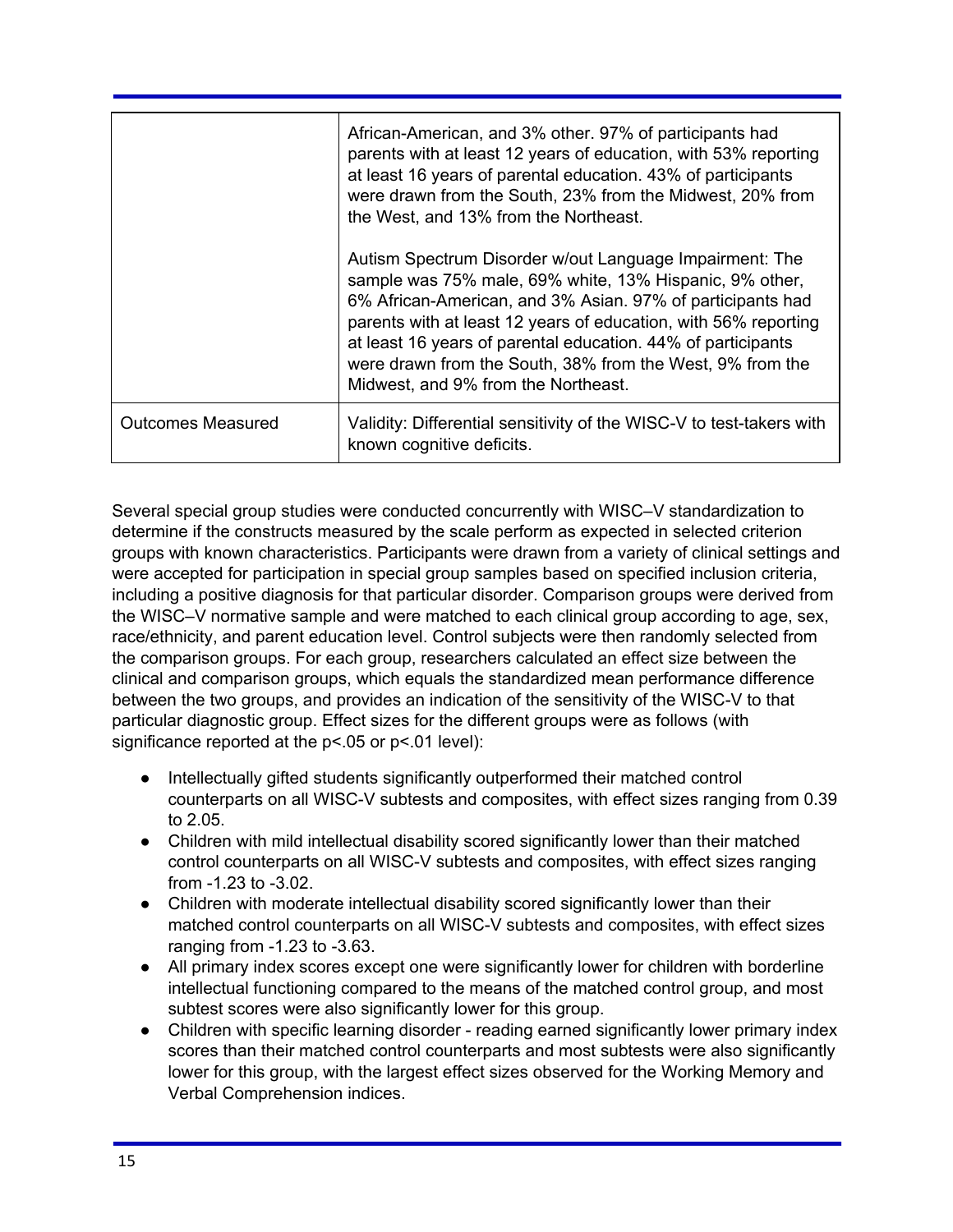- Children with specific learning disorder reading and writing had similar results to the SLD-R group, where working memory, naming speed, and paired associate learning tasks demonstrated moderate to large effects relative to the matched control group.
- Children with specific learning disorder mathematics earned significantly lower scores than their matched control group counterparts for all primary and ancillary indices but one, with the largest differences observed for quantitative, conceptual, and spatial reasoning, verbal working memory, and paired associate learning and recall.
- Children with ADHD earned significantly lower scores than their matched control group counterparts on the Verbal Comprehension, Working Memory, and Processing Speed indices, with a pattern of significant subtest differences indicating specific difficulty with working memory, graphomotor processing speed, and automaticity of naming.
- Children with traumatic brain injury earned significantly lower scores than their matched control group counterparts for all primary and ancillary index scores, with the largest.effect sizes for the Visual Spatial, Fluid Reasoning, and Working Memory indices.
- Children who are English Language Learners scored significantly lower than their matched control counterparts on the Verbal Comprehension and Working Memory indices, as well as the Full Scale IQ, whereas index scores containing subtests requiring minimal expressive language and reduced receptive language abilities showed no significant differences between groups.
- Children with Autism Spectrum Disorder with accompanying language impairment scored significantly lower than their matched control counterparts on all primary indices, with the largest effect sizes for the Working Memory and Verbal Comprehension indices.
- Children with Autism Spectrum Disorder without accompanying language impairment performed similarly on the primary index scores to those in the control group, with the exception of the Working Memory Index.

It should be noted that the clinical samples were not randomly selected but were recruited based on availability. Thus, these studies may not be representative of the WISC–V performance of all children in the diagnostic category. Moreover, the diagnoses of children within the same special group might have been made on the basis of different criteria and procedures, and the sample sizes for some of the studies are small and cover only a portion of the WISC–V age range. Only group performance is reported. Finally, the technical manual cautions that scores on the WISC–V should never be used as the sole criteria for diagnostic or classification purposes.

| Q-interactive and Paper Administrations of Cognitive Tasks: WISC-V |                                                                                                                                                                                                                     |  |
|--------------------------------------------------------------------|---------------------------------------------------------------------------------------------------------------------------------------------------------------------------------------------------------------------|--|
| <b>Study Citation</b>                                              | Daniel, M.H., Wahlstrom, D., & Zhang, O. (2014). Equivalence<br>of Q-interactive and Paper Administrations of Cognitive Tasks:<br>WISC-V. Q-interactive Technical Report 8. Bloomington, MN:<br><b>NCS Pearson.</b> |  |
| <b>Research Study</b><br>Contributors                              | <b>NA</b>                                                                                                                                                                                                           |  |
| Type of Study                                                      | Equivalence Study                                                                                                                                                                                                   |  |
| Sample Size                                                        | N=350 participants, ages 6-16                                                                                                                                                                                       |  |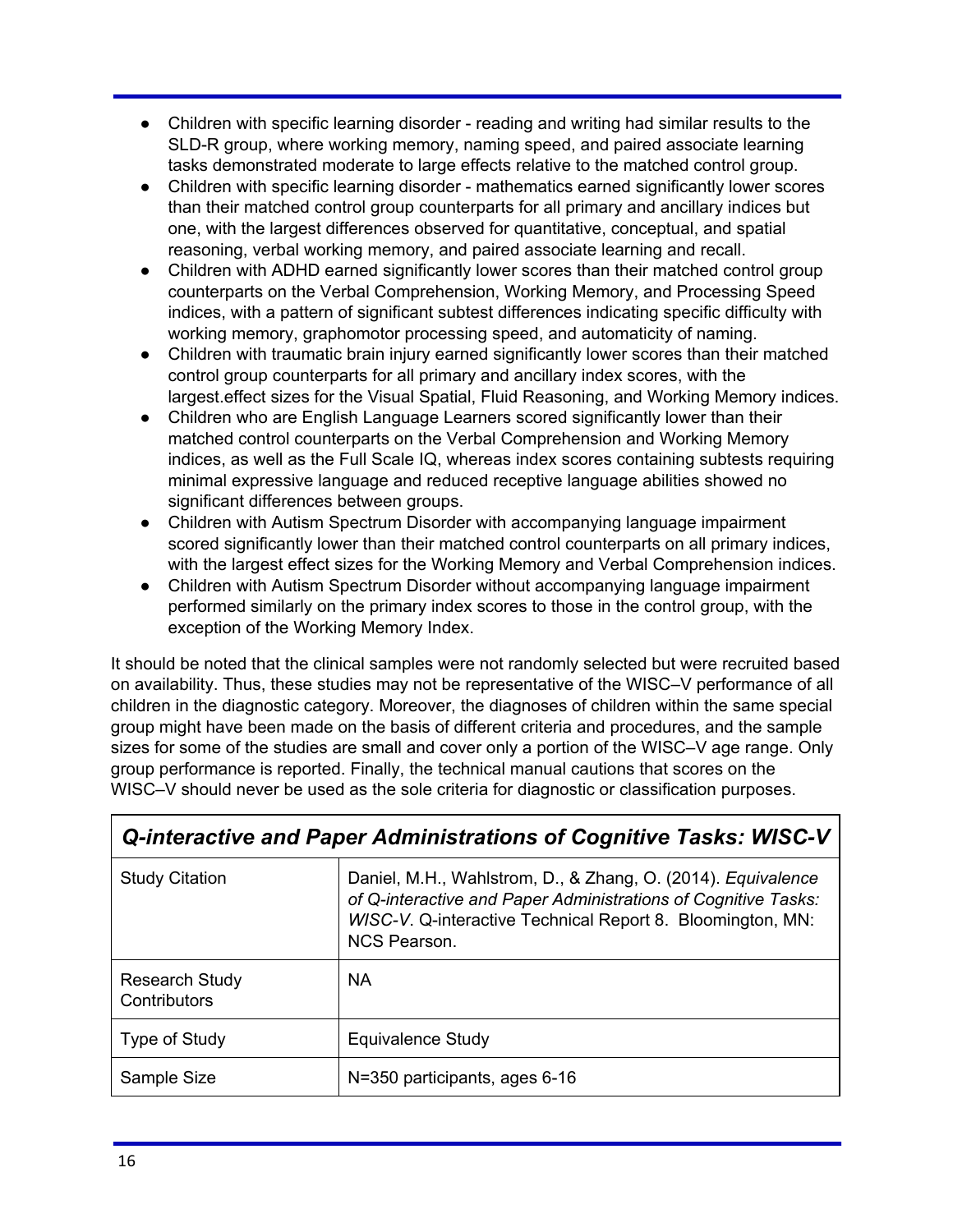| Description of Sample    | Paper: The sample was 58% female, 67% white, 17% Hispanic,<br>10% African-American, and 6% other. 90% of participants had<br>parents with at least 12 years of education, with 42% reporting<br>at least 16 years of parental education. The mean age for the<br>group was 11.1 years.         |
|--------------------------|------------------------------------------------------------------------------------------------------------------------------------------------------------------------------------------------------------------------------------------------------------------------------------------------|
|                          | Q-Interactive: The sample was 58% female, 66% white, 18%<br>Hispanic, 11% African-American, and 5% other. 93% of<br>participants had parents with at least 12 years of education,<br>with 45% reporting at least 16 years of parental education. The<br>mean age for the group was 11.1 years. |
| <b>Outcomes Measured</b> | Fairness: Paper and digital equivalence of all WISC-V subtests,<br>except the three Processing Speed subtests (Coding, Symbol<br>Search, Cancellation).                                                                                                                                        |

As part of the WISC-V standardization, 350 nonclinical participants, ages six-16, were randomly assigned to either the paper or the digital version of the test. Within each condition, participants were placed into matched pairs on the basis of age range, gender, ethnicity, and parent education. All examiners were trained, engaged in practice administrations, and were provided feedback on any administration errors. Researchers calculated effect sizes for the format effect using a multiple regression based approach in which the dependent variables were the subtest scaled scores and the predictors were demographic covariates and WISC-V subtests that had previously shown only very minor format effects. Effect sizes were mixed, with some positive and some negative. A criterion of 0.20 was used to identify effect sizes worthy of following up. An effect size of 0.20 is slightly more than one-half of a scaled-score point on the commonly used subtest metric that has a mean of 10 and standard deviation of three. Only three subtests showed a statistically significant format effect (two that were significant at the p<.05 level and one significant at the p<.01 level); however, none of these exceeded the effect size criterion of 0.20. There were no significant differences in format effects by ability level, age, socioeconomic status, gender, or race/ethnicity.

It should be noted that this study was based on nonclinical samples, so equivalence cannot be assumed for clinical groups of test-takers. Test-takers and non-Pearson examiners were compensated for their participation. Moreover, given the training, practice and feedback provided to the examiners participating in the study, it is not clear whether the equivalence could be expected to hold when examiners have not been provided this type of feedback.

| Q-interactive Special Group Studies: The WISC-V and Children with<br><b>Intellectual Giftedness and Intellectual Disability</b> |                                                                                                                                                                                                                                                                    |
|---------------------------------------------------------------------------------------------------------------------------------|--------------------------------------------------------------------------------------------------------------------------------------------------------------------------------------------------------------------------------------------------------------------|
| <b>Study Citation</b>                                                                                                           | Raiford, S.E., Holdnack, J., Drozdick, L., & Zhang, O., (2014).<br>Q-interactive special group studies: The WISC-V and children<br>with intellectual giftedness and intellectual disability.<br>Q-interactive Technical Report 9. Bloomington, MN: NCS<br>Pearson. |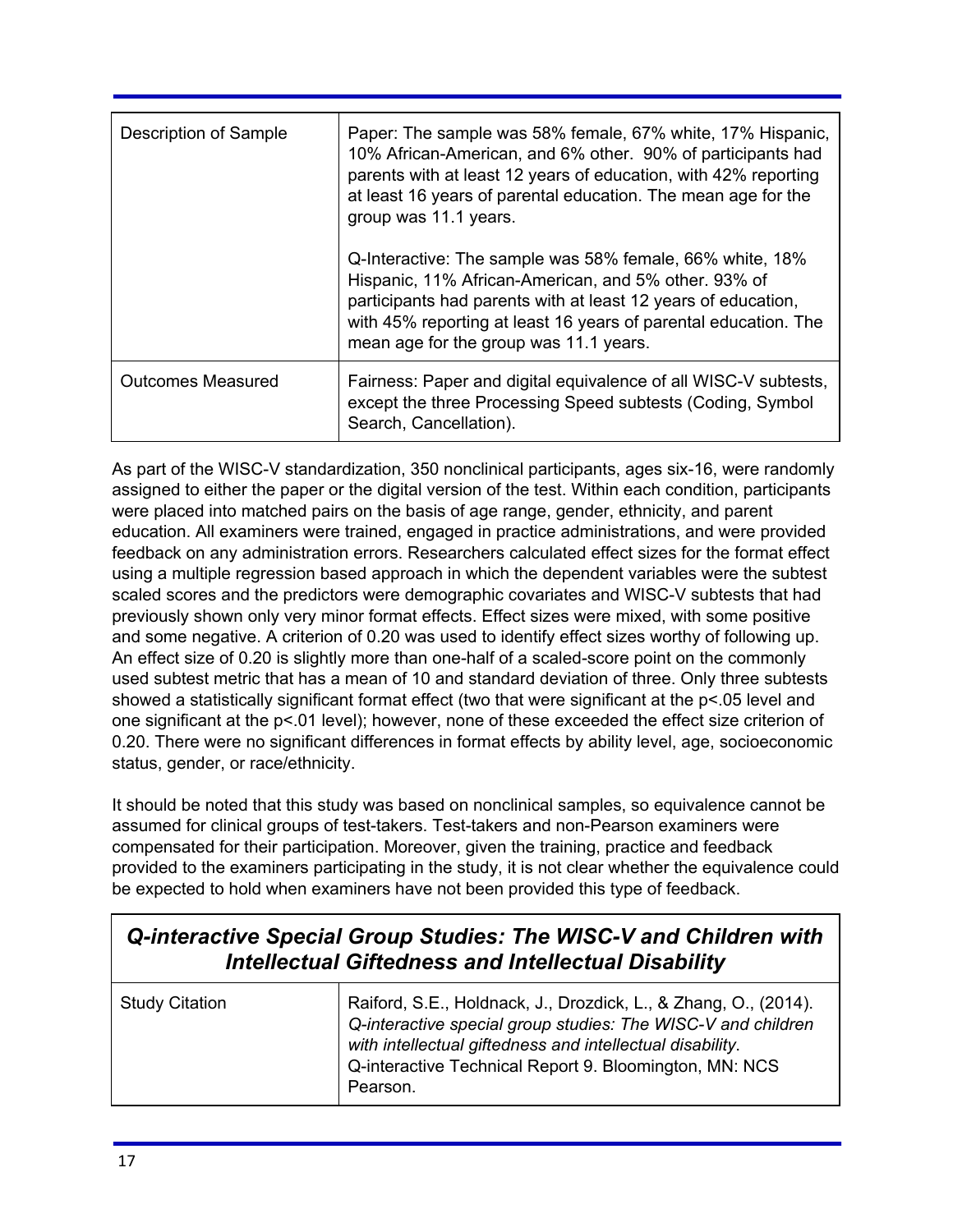| <b>Research Study</b><br>Contributors | <b>NA</b>                                                                                                                                                                                                                                                                                                                                                                                                                                                                                                                                                                                                                                                                                                                                                                                                                                                                                                                                             |
|---------------------------------------|-------------------------------------------------------------------------------------------------------------------------------------------------------------------------------------------------------------------------------------------------------------------------------------------------------------------------------------------------------------------------------------------------------------------------------------------------------------------------------------------------------------------------------------------------------------------------------------------------------------------------------------------------------------------------------------------------------------------------------------------------------------------------------------------------------------------------------------------------------------------------------------------------------------------------------------------------------|
| <b>Type of Study</b>                  | Q-interactive performance for special populations                                                                                                                                                                                                                                                                                                                                                                                                                                                                                                                                                                                                                                                                                                                                                                                                                                                                                                     |
| Sample Size                           | Intellectual giftedness sample: N=24 participants, ages 6-16                                                                                                                                                                                                                                                                                                                                                                                                                                                                                                                                                                                                                                                                                                                                                                                                                                                                                          |
|                                       | Intellectual disability sample: N=22 participants, ages 7-16                                                                                                                                                                                                                                                                                                                                                                                                                                                                                                                                                                                                                                                                                                                                                                                                                                                                                          |
| Description of Sample                 | Intellectual giftedness sample: The sample was 54% male, 71%<br>white, 17% other, 8% Hispanic, and 4% Asian. 100% of<br>participants had parents with at least 12 years of education,<br>with 88% reporting at least 16 years of parental education.<br>Sample demographics were similar to those of the intellectually<br>gifted sample used for the special group study conducted with<br>the WISC-V paper version.<br>Intellectual disability sample: The sample was 64% male, 59%<br>white, 18% Hispanic, 14% African-American, 5% Asian and 5%<br>other. 73% of participants had parents with at least 12 years of<br>education, with 46% reporting at least 16 years of parental<br>education. Sample demographics were generally similar to<br>those of the intellectual disability-mild severity sample used for<br>the special group study conducted with the WISC-V paper<br>version, with slight differences in parental education levels. |
| <b>Outcomes Measured</b>              | Fairness: Similar sensitivity to intellectual giftedness and<br>intellectual disability for the paper and digital versions of the<br>WISC-V (minus the Processing Speed subtests).                                                                                                                                                                                                                                                                                                                                                                                                                                                                                                                                                                                                                                                                                                                                                                    |

A special study was conducted to investigate the performance of digital versions of the WISC-V for clinical groups. The purpose of the study was to show that the digital version of the test demonstrates similar sensitivity to clinical conditions as the paper version. 24 test-takers identified as intellectually gifted and 22 test-takers identified as intellectually disabled were each matched with a non-clinical counterpart from the sample used in the first digital-paper equivalence study on the basis of age range, gender, ethnicity, and parent education. All examiners were trained, engaged in practice administrations, and were provided feedback on any administration errors. For each protocol, two independent scorers reevaluated all subjectively scored items using the final scoring rules, and an expert scorer or a member of the research team resolved any discrepancies between the two scorers as needed.

The intellectual giftedness sample outperformed the matched control sample across all composite scores and subtests. Most of these differences were significant at the p<.01 level, with Cohen's D effect sizes ranging from -0.46 to -1.72. Moreover, the pattern of subtest effect sizes is consistent with those observed in the WISC-V paper study, and mean General Ability Index scores were identical for the intellectually gifted samples on both paper and digital formats. The intellectual disability sample earned significantly lower scores than their matched control counterparts across all primary and ancillary indices, as well as all subtests, with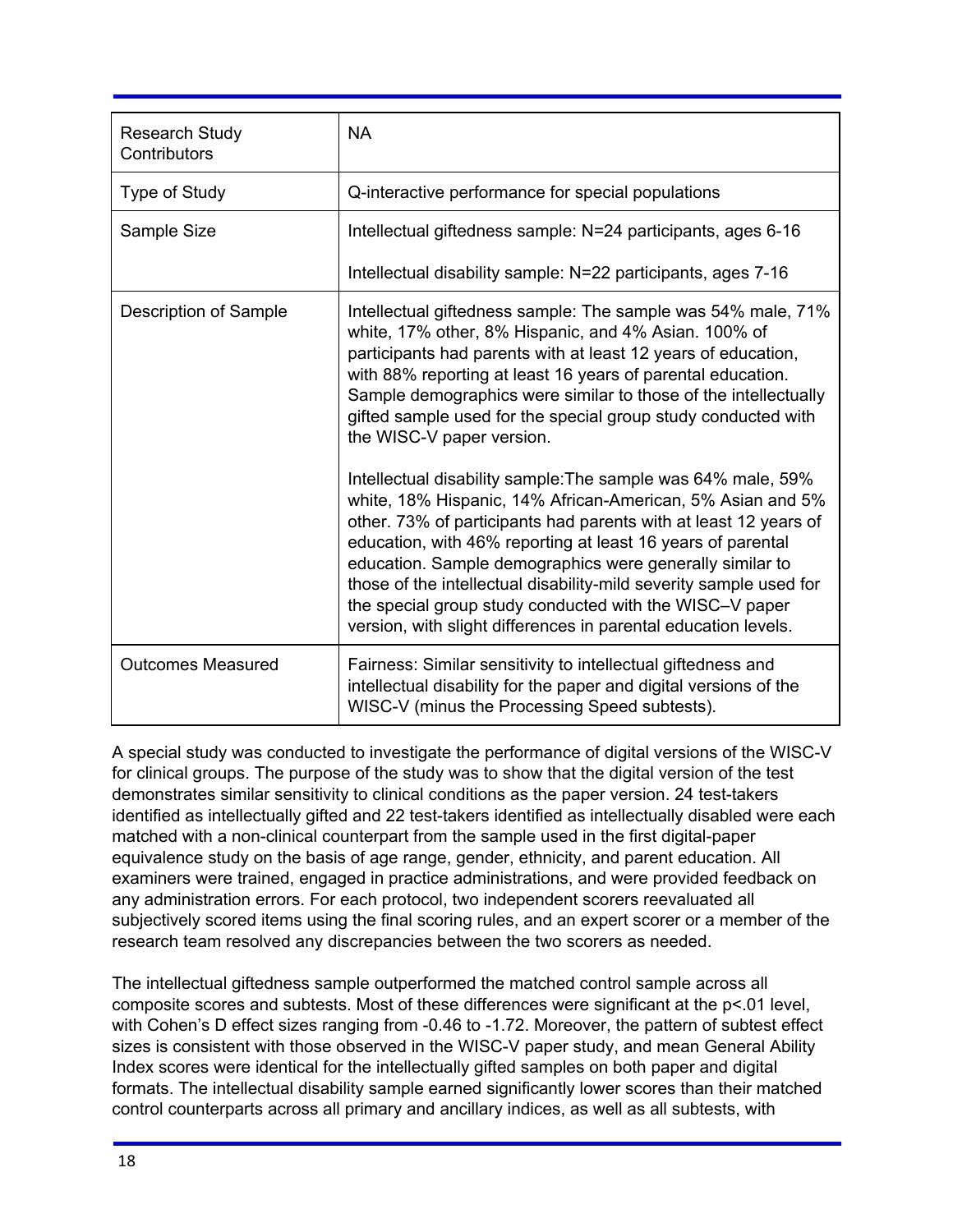Cohen's D effect sizes ranging from 1.76 to 3.86. In addition, the mean General Ability Index scores were nearly identical for the intellectual disability samples on both forms (63.7 on the digital versus 63.5 on paper).

It should be noted that test-takers and non-Pearson examiners were compensated for their participation. Moreover, given the training, practice and feedback provided to the examiners participating in the study, it is not clear whether the equivalence could be expected to hold when examiners have not been provided this type of feedback.

## *Qinteractive Special Group Studies: The WISCV and Children with Autism Spectrum Disorder and Accompanying Language Impairment or Attention Deficit/Hyperactivity Disorder*

| <b>Study Citation</b>                 | Raiford, S.E., Drozdick, L., & Zhang, O., (2015). Q-interactive<br>special group studies: The WISC-V and children with Autism<br>Spectrum Disorder and accompanying language impairment or<br>Attention Deficit/Hyperactivity disorder. Q-interactive Technical<br>Report 11. Bloomington, MN: NCS Pearson.                                                                                                                                                                                                                                                                                                                                                                                                                                                                                                                                                                                                                                                                 |
|---------------------------------------|-----------------------------------------------------------------------------------------------------------------------------------------------------------------------------------------------------------------------------------------------------------------------------------------------------------------------------------------------------------------------------------------------------------------------------------------------------------------------------------------------------------------------------------------------------------------------------------------------------------------------------------------------------------------------------------------------------------------------------------------------------------------------------------------------------------------------------------------------------------------------------------------------------------------------------------------------------------------------------|
| <b>Research Study</b><br>Contributors | <b>NA</b>                                                                                                                                                                                                                                                                                                                                                                                                                                                                                                                                                                                                                                                                                                                                                                                                                                                                                                                                                                   |
| Type of Study                         | Q-interactive performance for special populations                                                                                                                                                                                                                                                                                                                                                                                                                                                                                                                                                                                                                                                                                                                                                                                                                                                                                                                           |
| Sample Size                           | Autism Spectrum with accompanying language impairment<br>sample: N=30 participants, ages 6-16                                                                                                                                                                                                                                                                                                                                                                                                                                                                                                                                                                                                                                                                                                                                                                                                                                                                               |
|                                       | Attention Deficit/Hyperactivity Disorder sample: N=25<br>participants, ages 6-16                                                                                                                                                                                                                                                                                                                                                                                                                                                                                                                                                                                                                                                                                                                                                                                                                                                                                            |
| Description of Sample                 | Autism Spectrum with accompanying language impairment<br>sample: The sample was 90% male, 53% white, 27% Hispanic,<br>13% African American, and 7% Asian. 93% of participants had<br>parents with at least 12 years of education, with 57% reporting<br>at least 16 years of parental education. Sample demographics<br>were generally similar to those of the ASD-L sample used for<br>the special group study conducted with the WISC-V paper<br>version, although the sample was slightly more racially diverse<br>and more male, and reported slightly lower levels of parental<br>education.<br>Attention Deficit/Hyperactivity Disorder sample: The sample<br>was 64% male, 64% white, 16% Hispanic, 16%<br>African-American, and 4% other. 88% of participants had<br>parents with at least 12 years of education, with 48% reporting<br>at least 16 years of parental education. Sample demographics<br>were generally similar to those of the ADHD sample used for |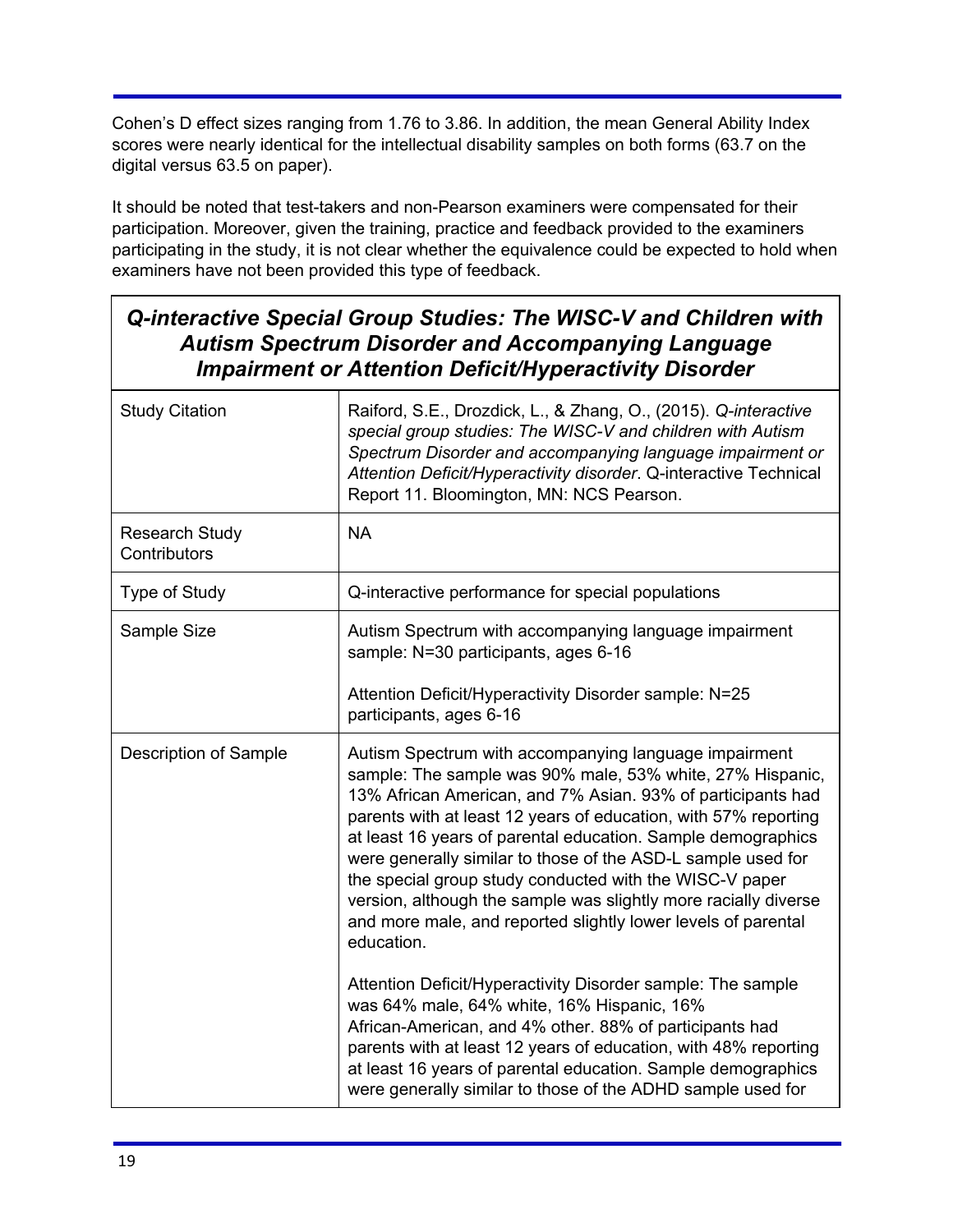|                          | the special group study conducted with the WISC-V paper<br>version, although the sample was slightly younger and more<br>racially diverse and reported slightly higher levels of parental<br>education. |
|--------------------------|---------------------------------------------------------------------------------------------------------------------------------------------------------------------------------------------------------|
| <b>Outcomes Measured</b> | Fairness: Similar sensitivity to Autism Spectrum Disorder with<br>accompanying language impairment or Attention<br>Deficit/Hyperactivity Disorder for the paper and digital versions<br>of the WISC-V.  |

A special study was conducted to investigate the performance of digital versions of the WISC-V for clinical groups. The purpose of the study was to show that the digital version of the test demonstrates similar sensitivity to clinical conditions as the paper version. 30 test-takers identified as having ASD-L and 25 test-takers identified as having ADHD were each matched with a non-clinical counterpart from the sample used in the first digital-paper equivalence study on the basis of age range, gender, ethnicity, and parent education. All examiners were trained, engaged in practice administrations, and were provided feedback on any administration errors. For each protocol, two independent scorers reevaluated all subjectively scored items using the final scoring rules, and an expert scorer or a member of the research team resolved any discrepancies between the two scorers as needed.

The ASD-L sample earned significantly lower scores ( $p<01$ ) than the matched control sample on all primary and ancillary indices, as well as all subtests, with Cohen's D effect sizes ranging from 0.81 to 2.00. The pattern of performance differences was similar to those observed for the paper version. The mean General Ability Index scores for the ASDL samples taking the digital and paper versions were 81.8 and 85.7, respectively.

The ADHD sample earned lower scores than their matched control counterparts across all primary and ancillary indices, as well as all subtests, although the only significant differences (p<.01) were for the Fluid Reasoning Index, Auditory Working Memory Index, General Ability Index, Matrix Reasoning, Letter-Number Sequencing, and Delayed Symbol Translation. Across all indices, Cohen's D effect sizes ranged from 0.03 to 1.11. Although performance differences between ADHD examinees and the nonclinical sample were not as stark as those observed for the paper version, the direction of the differences was consistent, and the means and effect size patterns were similar. In addition, mean General Ability Index scores for the ADHD samples taking the digital and paper versions were very similar (98.8 for digital and 97.1 for paper). Furthermore, it is possible that the observed differences in sample demographics caused the disparity in results.

It should be noted that test-takers and non-Pearson examiners were compensated for their participation. Moreover, given the training, practice and feedback provided to the examiners participating in the study, it is not clear whether the equivalence could be expected to hold when examiners have not been provided this type of feedback.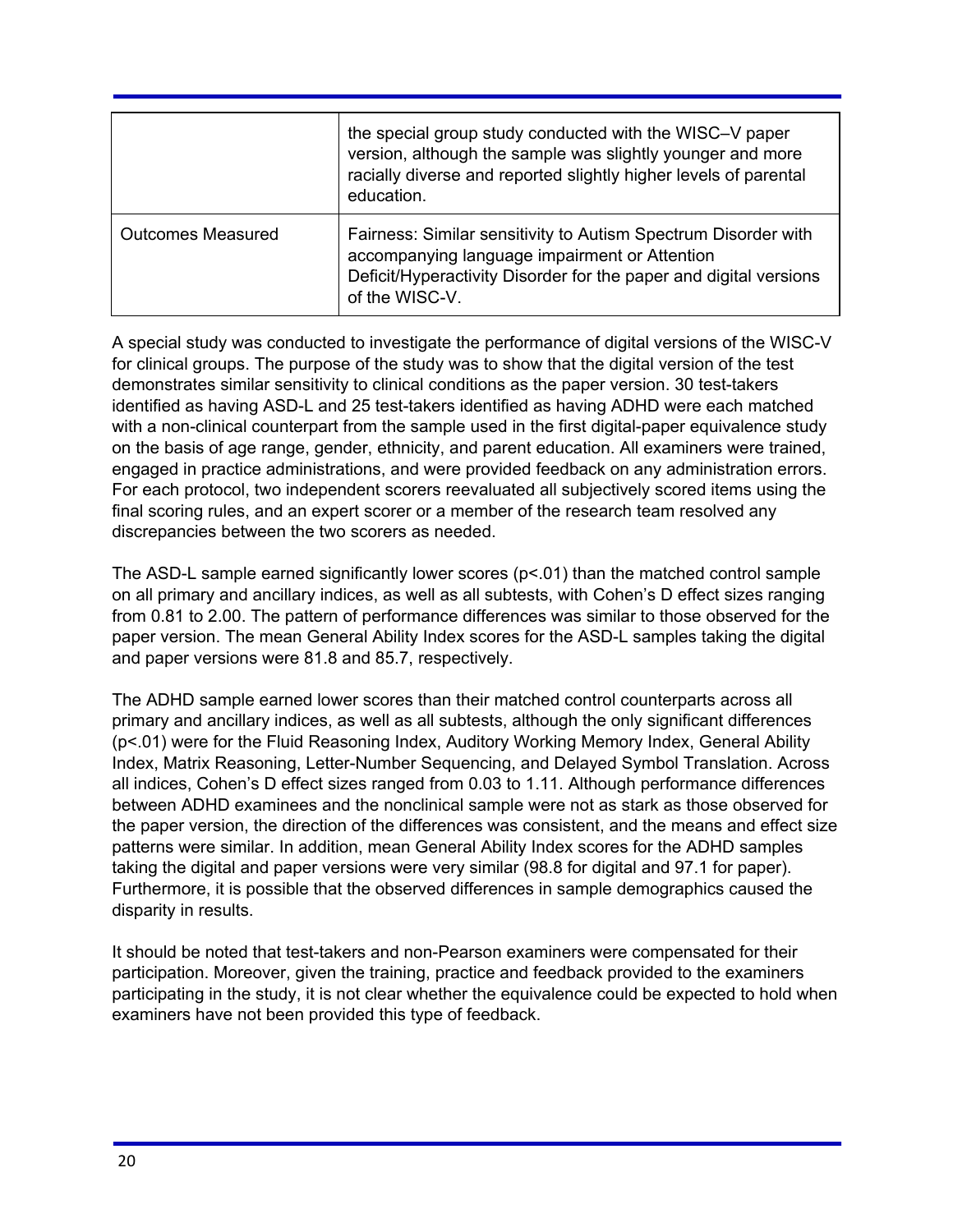| <b>WISC-V Coding and Symbol Search in Digital Format: Reliability,</b><br><b>Validity, Special Group Studies, and Interpretation</b> |                                                                                                                                                                                                                                                                                                                                                                                                         |  |
|--------------------------------------------------------------------------------------------------------------------------------------|---------------------------------------------------------------------------------------------------------------------------------------------------------------------------------------------------------------------------------------------------------------------------------------------------------------------------------------------------------------------------------------------------------|--|
| <b>Study Citation</b>                                                                                                                | Raiford, S. E., Zhang, O., Drozdick, L.W., Getz, K., Wahlstrom,<br>D., Gabel, A., Holdnack, J. A., & Daniel, M. (2016). WISC-V<br>Coding and Symbol Search in digital format: Reliability, validity,<br>special group studies, and interpretation. Q-interactive<br>Technical Report 12. Bloomington, MN: NCS Pearson.                                                                                  |  |
| <b>Research Study</b><br>Contributors                                                                                                | <b>NA</b>                                                                                                                                                                                                                                                                                                                                                                                               |  |
| Type of Study                                                                                                                        | Q-interactive equivalence study and performance for special<br>populations                                                                                                                                                                                                                                                                                                                              |  |
| Sample Sizes                                                                                                                         | Non-clinical equivalence: N=651 students ages 6-16                                                                                                                                                                                                                                                                                                                                                      |  |
|                                                                                                                                      | Specific Learning Disorder-Reading: N=24 students ages 6-16                                                                                                                                                                                                                                                                                                                                             |  |
|                                                                                                                                      | Specific Learning Disorder-Mathematics: N=22 students ages<br>$6 - 16$                                                                                                                                                                                                                                                                                                                                  |  |
|                                                                                                                                      | Motor Impaired: N=15 students ages 6-16                                                                                                                                                                                                                                                                                                                                                                 |  |
| <b>Description of Samples</b>                                                                                                        | Non-clinical equivalence: The sample was 52% male, and was<br>55% white, 24% Hispanic, 12% African-American, 7% other,<br>and 1% Asian. 87% of participants had parents with at least 12<br>years of education, and one-third reported their parents had a<br>Bachelor's degree. 48% of the sample was drawn from the<br>South, 25% from the West, 14% from the Northeast, and 12%<br>from the Midwest. |  |
|                                                                                                                                      | SLD-R: The sample was 58% male, and was 50% Hispanic,<br>46% white, and 4% other. 100% of participants had parents<br>with at least 12 years of education, and one-third reported their<br>parents had a Bachelor's degree. 71% of the sample was<br>drawn from the South, 12% from the Northeast, and 8% each<br>from the Midwest and the West.                                                        |  |
|                                                                                                                                      | SLD-M: The sample was 54% male, and was 54% white, 23%<br>Hispanic, 18% African-American, and 4% other. 100% of<br>participants had parents with at least 12 years of education,<br>and 13% reported their parents had a Bachelor's degree. 82%<br>of the sample was drawn from the South, and 9% each from the<br>Midwest and the West.                                                                |  |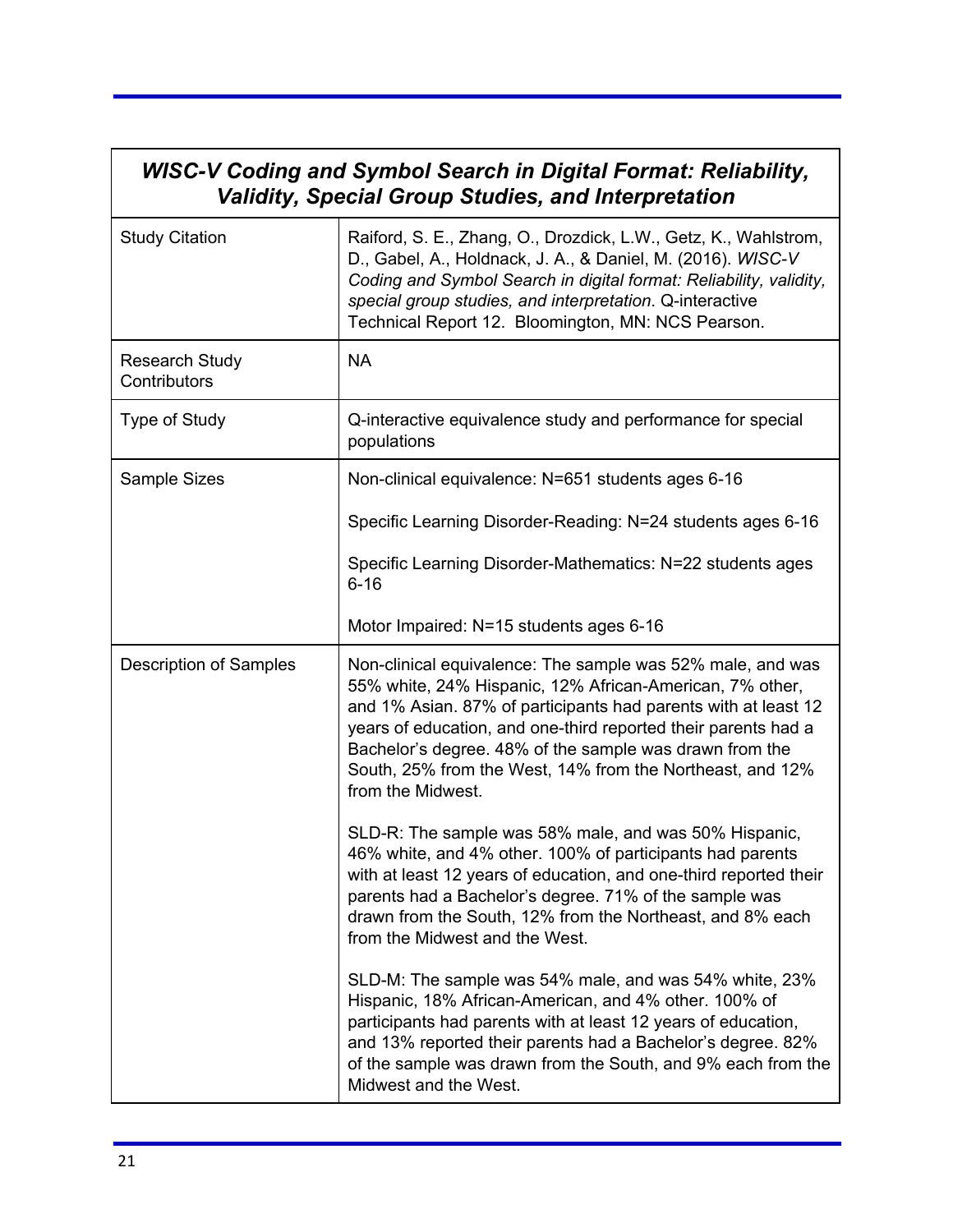|                          | MI: The sample was 80% male, and was 80% white, 13%<br>Hispanic, and 7% other. 93% of participants had parents with at<br>least 12 years of education, and 47% reported their parents had<br>a Bachelor's degree. 73% of the sample was drawn from the<br>South, 20% from the Northeast, and 7% from the West. |
|--------------------------|----------------------------------------------------------------------------------------------------------------------------------------------------------------------------------------------------------------------------------------------------------------------------------------------------------------|
| <b>Outcomes Measured</b> | Fairness: Paper and digital equivalence of the Processing<br>Speed subtests (Coding, Symbol Search, Cancellation) for<br>non-clinical samples and similar sensitivity to specific learning<br>disorders for the paper and digital versions of the WISC-V.                                                      |

Using a test-retest design, 651 participants were administered both the digital and paper versions of the Processing Speed subtests, with the order of administration counterbalanced. The testing interval ranged from 14 to 72 days, with a mean testing interval of around 25 days. Researchers computed correlations between raw scores and scaled scores from these two administrations, corrected for range restriction using the normative sample as the referent. They also computed effect sizes, equal to standardized mean differences, using a criterion of 2.0 to flag substantial differences. Raw score correlations between the paper and digital formats ranged from 0.84 to 0.88, and scaled score correlations ranged from 0.63 to 0.68. There were no significant differences between scores on the two formats, suggesting that the scores from the paper and digital versions of these subtests can be considered equivalent.

A special study was conducted to investigate the performance of digital versions of the WISC-V for clinical groups. The purpose of the study was to show that the digital version of the test demonstrates similar sensitivity to specific learning disorders in reading and mathematics as the paper version. For motor-impaired children, the purpose of the study was to illustrate typical performance for touch response compared to written responses. 24 test-takers identified as having SLD-R, 22 test-takers identified as having SLD-M, and 15 test-takers with significant motor impairment were each matched with a non-clinical counterpart from the sample used in the scaling study on the basis of age range, gender, ethnicity, and parent education.

The SLD-R sample earned significantly lower scores ( $p<0.05$ ) than the matched control sample on most primary indices and the Full Scale IQ, with Cohen's D effect sizes ranging from 0.30 to 1.77. The SLD-M sample earned significantly lower scores than their matched control counterparts across all primary and ancillary indices (p<.05). Across all indices, Cohen's D effect sizes ranged from 0.75 to 1.85. The MI sample earned significantly lower scores (p<.05) than the matched control sample on the Coding and Symbol Search subtests and the Processing Speed Index, with Cohen's D effect sizes ranging from 0.81 to 0.95. For all three special groups, the pattern of performance differences was similar to those observed for the paper version, suggesting that when the Processing Speed Index subtests are administered digitally, scores are comparable to the paper version for these groups.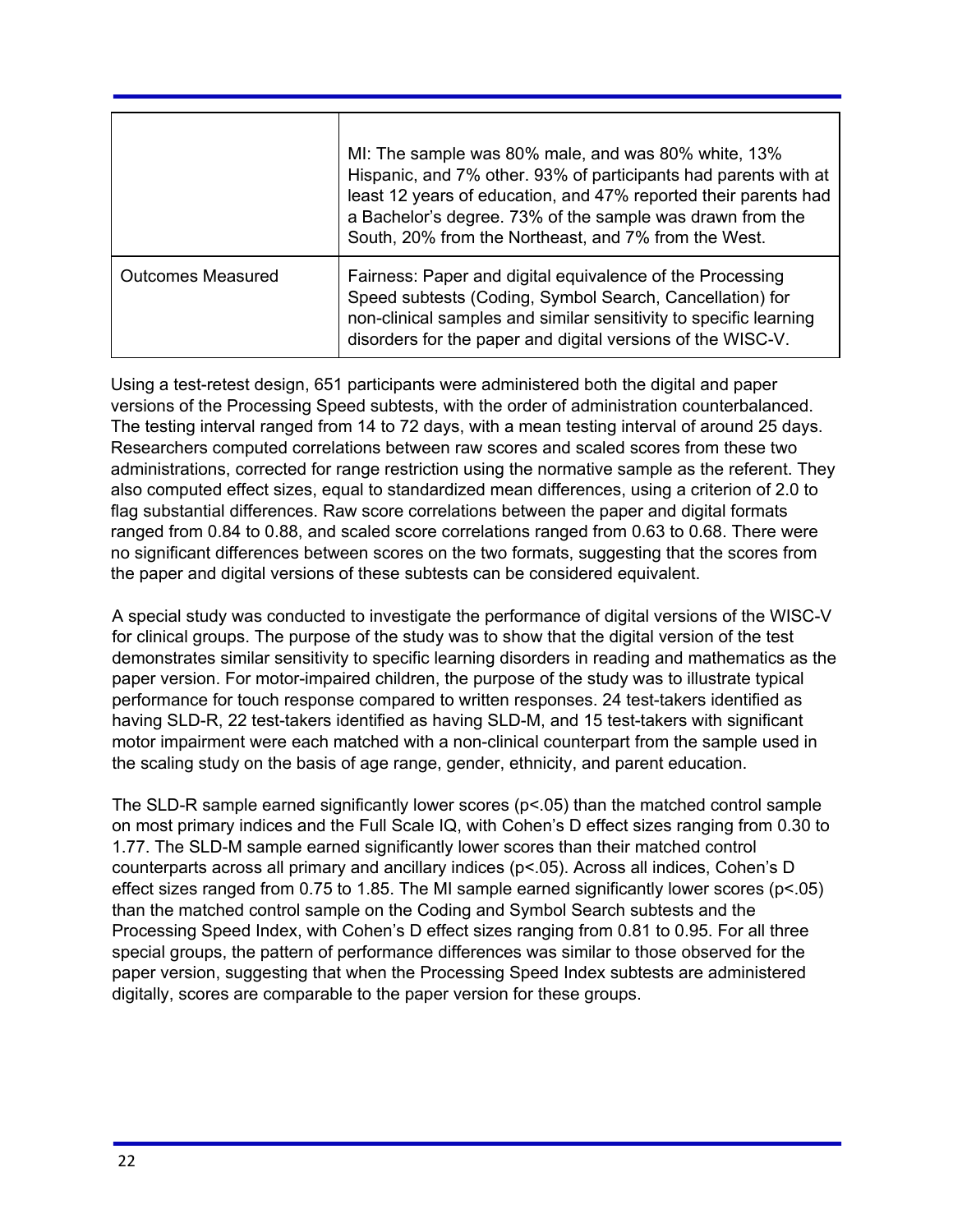| <b>Internal Consistency Reliability Study</b> |                                                                                                                                                                                                                                                                                               |
|-----------------------------------------------|-----------------------------------------------------------------------------------------------------------------------------------------------------------------------------------------------------------------------------------------------------------------------------------------------|
| <b>Study Citation</b>                         | Raiford, S. E. & Holdnack, J. A. (2014). WISC-V: Technical and<br>Interpretive Manual. Bloomington, MN: PsychCorp.                                                                                                                                                                            |
| <b>Research Study</b><br>Contributors         | <b>NA</b>                                                                                                                                                                                                                                                                                     |
| Type of Study                                 | Correlational                                                                                                                                                                                                                                                                                 |
| Sample Size                                   | N=2,200 participants ages 6-16                                                                                                                                                                                                                                                                |
| Description of Sample                         | Participants came from a nationally representative sample.<br>Participants in each of 11 age groups were closely matched to<br>2012 U.S. census data on race/ethnicity, parent education<br>level, and geographic region and were balanced with respect to<br>gender.                         |
| <b>Outcomes Measured</b>                      | Internal consistency reliability for WISC-V composite scores<br>and primary index scores, with the exception of the timed<br>subtests: Coding, Symbol Search, Cancellation, Naming Speed<br>Literacy, Naming Speed Quantity, Immediate Symbol<br>Translation, and Delayed Symbol Translation. |

The WISC–V normative data were established using a sample collected from April 2013 to March 2014 that was stratified on key demographic variables (i.e., age, sex, race/ethnicity, parent education level, and geographic region), according to the October 2012 U.S. census data. The sample included 2,200 participants that are representative of the U.S. English-speaking population of children aged 6:0–16:11, as well as samples of children from 13 special groups. Split-half reliability coefficients were computed for each subtest and composite score, and were averaged across age groups using Fisher's z transformation. For the overall normative sample, the split-half reliability of the FSIQ was 0.96. The overall average reliability coefficients for WISC–V primary index scores ranged from 0.88 to 0.93.

| <b>Test-Retest Reliability Study</b>  |                                                                                                                    |
|---------------------------------------|--------------------------------------------------------------------------------------------------------------------|
| <b>Study Citation</b>                 | Raiford, S. E. & Holdnack, J. A. (2014). WISC-V: Technical and<br>Interpretive Manual. Bloomington, MN: PsychCorp. |
| <b>Research Study</b><br>Contributors | <b>NA</b>                                                                                                          |
| Type of Study                         | Correlational                                                                                                      |
| Sample Size                           | N=218 participants, ages 6-16                                                                                      |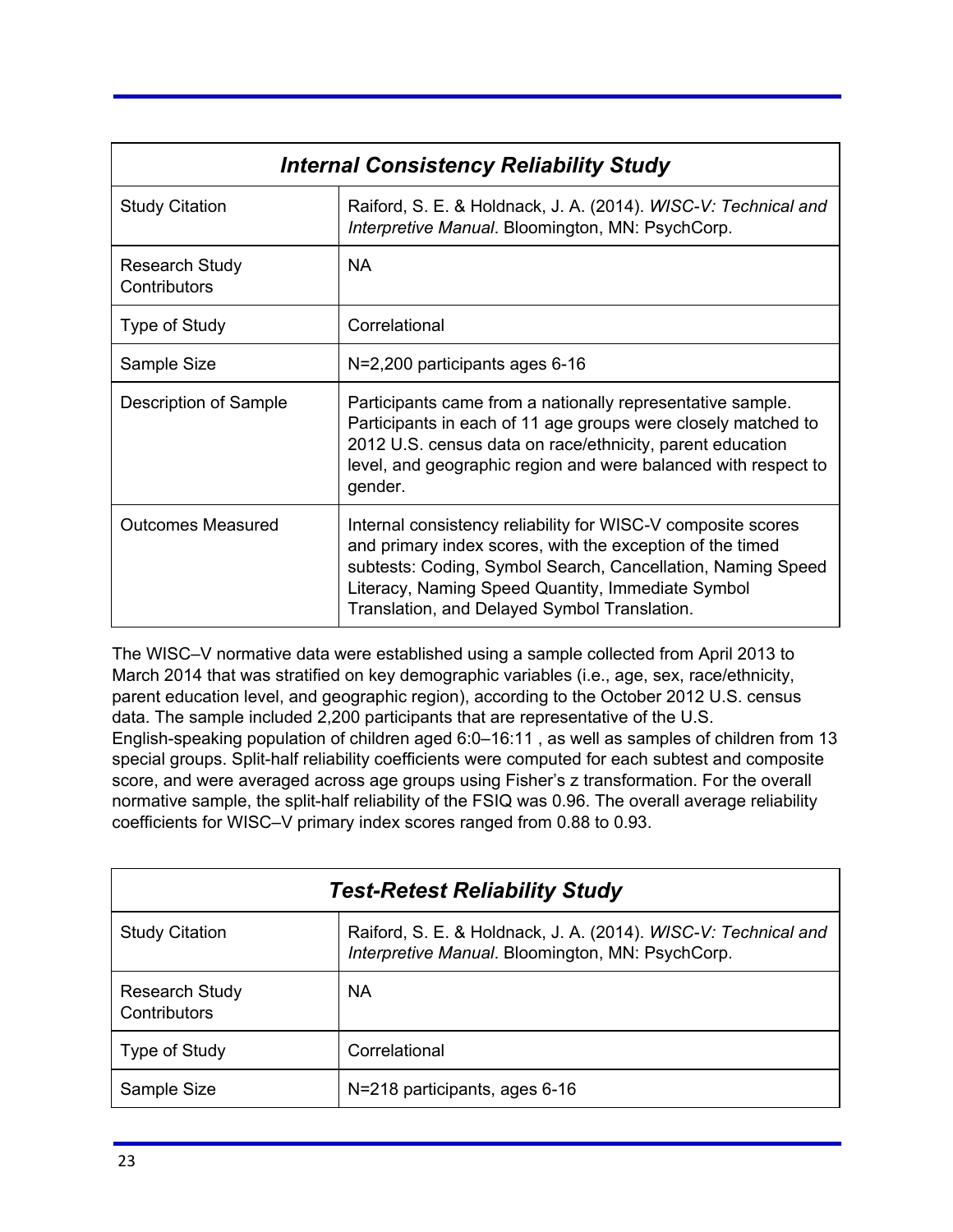| <b>Description of Sample</b> | The sample was evenly split between males and females. The<br>sample was 55% white, 20% Hispanic, 15% African American,<br>8% Other, and 2% Asian. 89% of the sample reported parental<br>educational levels of at least 12 years, and 34% of participants<br>reported at least 16 years of parental education. 35% of the<br>sample was drawn from the South, 26% from the West, 26%<br>from the Midwest, and 13% from the Northeast. |
|------------------------------|----------------------------------------------------------------------------------------------------------------------------------------------------------------------------------------------------------------------------------------------------------------------------------------------------------------------------------------------------------------------------------------------------------------------------------------|
| <b>Outcomes Measured</b>     | Test-retest reliability for all WISC-V subtests and composites                                                                                                                                                                                                                                                                                                                                                                         |

The WISC–V was administered twice to a sample of 218 students within five different age bands (six-seven, eight-nine, 10-11, 12-13, and 14-16), with test-retest intervals ranging from nine–82 days, and a mean interval of 26 days. The stability coefficient is the correlation between the first and second testing, corrected for range restriction using the normative sample as the referent. The corrected test-retest coefficient for the FSIQ was 0.92 and corrected coefficients for the primary index scores ranged from 0.75 to 0.94. The WISC-V subtest scores generally possess adequate stability across time for all ages, with corrected coefficients ranging from 0.71 to 0.90. It should be noted, however, that sample sizes for test-retest reliability analysis were somewhat small, particularly for the complementary subtests and process subscores and correlations were corrected for range restriction.

| <b>Interrater Reliability Study</b>   |                                                                                                                                                                                                                                                                                                                                                                                                                                                                              |
|---------------------------------------|------------------------------------------------------------------------------------------------------------------------------------------------------------------------------------------------------------------------------------------------------------------------------------------------------------------------------------------------------------------------------------------------------------------------------------------------------------------------------|
| <b>Study Citation</b>                 | Raiford, S. E. & Holdnack, J. A. (2014). WISC-V: Technical and<br>Interpretive Manual. Bloomington, MN: PsychCorp.                                                                                                                                                                                                                                                                                                                                                           |
| <b>Research Study</b><br>Contributors | NA.                                                                                                                                                                                                                                                                                                                                                                                                                                                                          |
| Type of Study                         | Correlational                                                                                                                                                                                                                                                                                                                                                                                                                                                                |
| Sample Size                           | N=60 randomly selected cases from the normative sample                                                                                                                                                                                                                                                                                                                                                                                                                       |
| Description of Sample                 | The mean age of the participants was 11.3 years. The sample<br>was evenly split between males and females. 47% of the<br>sample was White, 28% Hispanic, 12% African American, 8%<br>Other, and 5% Asian. 83% of the sample reported parental<br>educational levels of at least 12 years and 30% reported at<br>least 16 years of parental education. 38% of the sample was<br>drawn from the South, 28% from the West, 22% from the<br>Midwest, and 12% from the Northeast. |
| Outcomes Measured                     | Interrater reliability                                                                                                                                                                                                                                                                                                                                                                                                                                                       |

Most of the subtests for all WISC–V protocols from the normative sample were double scored by two independent scorers, and evidence of interscorer agreement was obtained using the normative sample. Data collected by examiners were scored by trained personnel. All scorers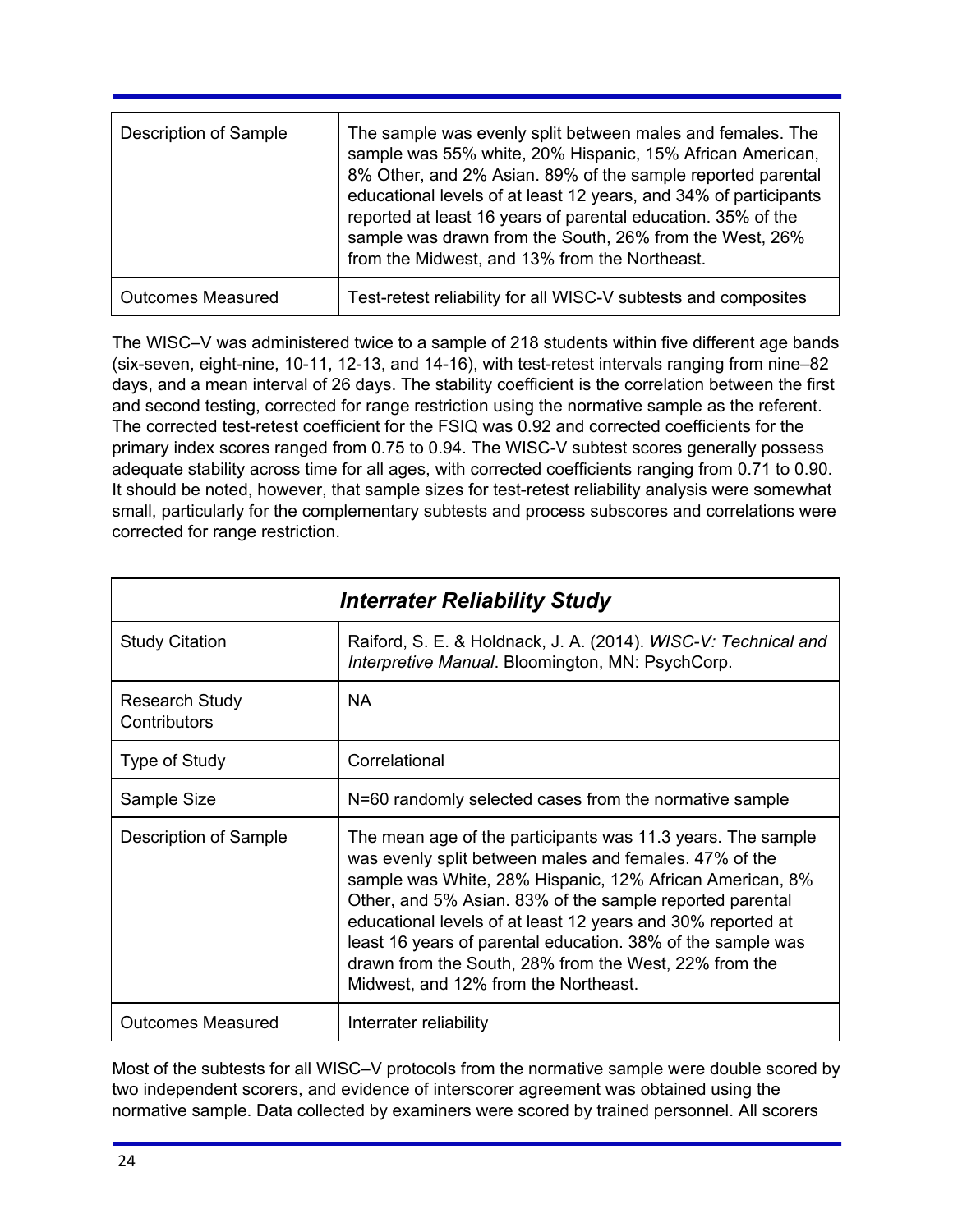were required, at a minimum, to have a Bachelor's degree and to attend a training program conducted by members of the research team. In addition, all scorers received feedback on scoring errors and additional training, as needed, and a research team member coached each scorer intermittently. Interscorer agreement for a subset of all subtests was high, ranging from 0.98 to 0.99.

Scoring of the Verbal Comprehension Index is more subjective, which required a separate study. A sample of 60 cases was randomly selected from the normative sample and scored independently by nine different raters who were completing doctoral-level clinical psychology programs and had completed at least one semester course in psychological assessment but had no prior training on WISC-V scoring criteria. Interscorer reliabilities, in the form of the intraclass correlation coefficient, were .98 for Similarities, .97 for Vocabulary, .99 for Information, and .97 for Comprehension.

Given the extensive training, feedback and support provided to the scorers participating in the study, it is not clear whether the estimated interrater agreement rates would apply to the typical clinician who does not receive this type of feedback and support.

| Internal Consistency Reliability: Special Groups Study |                                                                                                                    |
|--------------------------------------------------------|--------------------------------------------------------------------------------------------------------------------|
| <b>Study Citation</b>                                  | Raiford, S. E. & Holdnack, J. A. (2014). WISC-V: Technical and<br>Interpretive Manual. Bloomington, MN: PsychCorp. |
| <b>Research Study</b><br>Contributors                  | <b>NA</b>                                                                                                          |
| Type of Study                                          | Correlational                                                                                                      |
| Sample Size                                            | Intellectually Gifted: N=95                                                                                        |
|                                                        | Intellectual Disability - Mild Severity: N=74                                                                      |
|                                                        | Intellectual Disability - Moderate Severity: N=37                                                                  |
|                                                        | Borderline Intellectual Functioning: N=20                                                                          |
|                                                        | Specific Learning Disorder - Reading: N=30                                                                         |
|                                                        | Specific Learning Disorder - Reading and Written Expression:                                                       |
|                                                        | $N=22$                                                                                                             |
|                                                        | Specific Learning Disorder - Mathematics: N=28                                                                     |
|                                                        | Attention Deficit/Hyperactivity Disorder: N=48                                                                     |
|                                                        | Disruptive Behavior: N=21                                                                                          |
|                                                        | Traumatic Brain Injury: N=20                                                                                       |
|                                                        | English Language Learners: N=16                                                                                    |
|                                                        | Autism Spectrum Disorder w/ Language Impairment: N=30                                                              |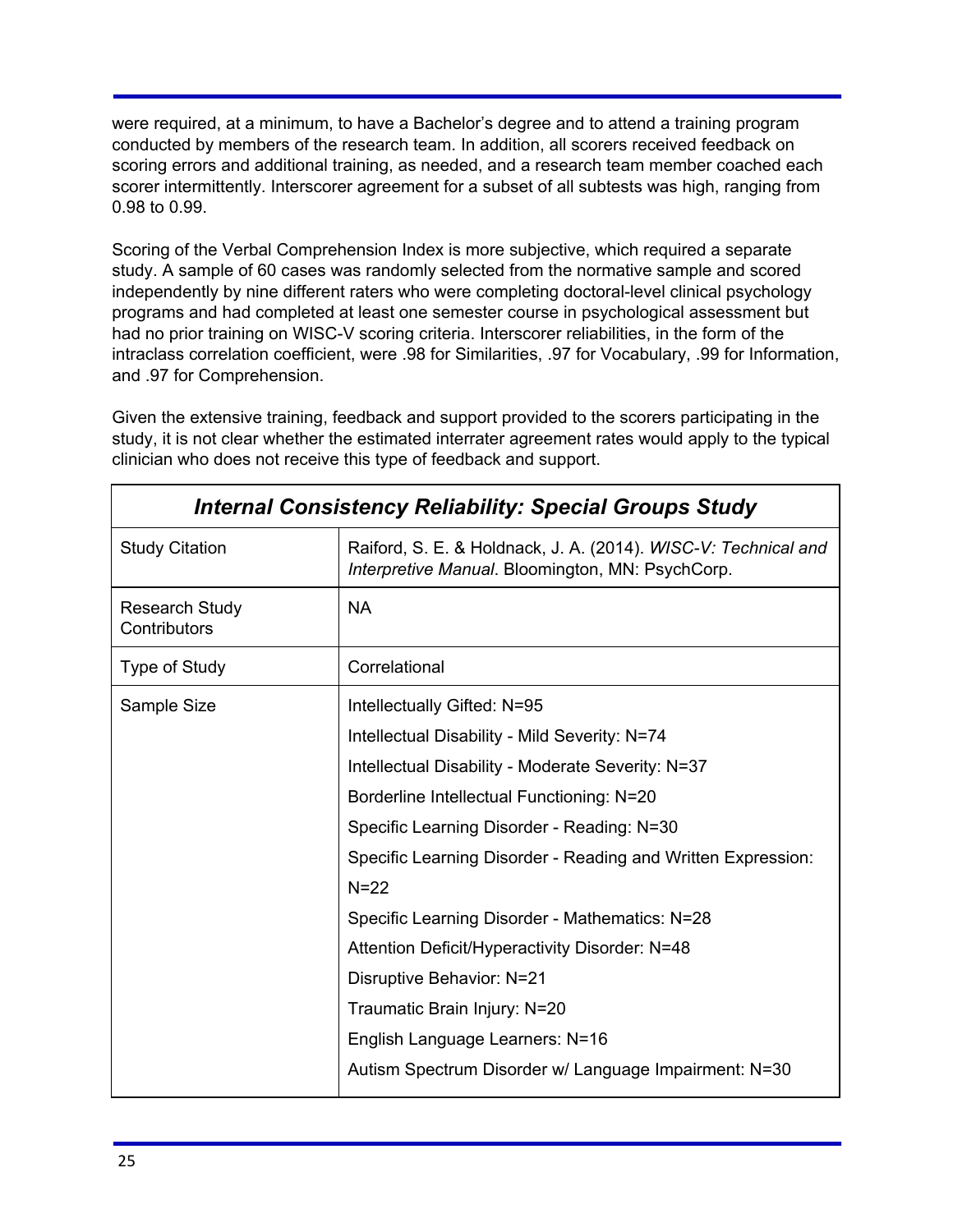|                       | Autism Spectrum Disorder w/out Language Impairment: N=32                                                                                                                                                                                                                                                                                                                                                                          |
|-----------------------|-----------------------------------------------------------------------------------------------------------------------------------------------------------------------------------------------------------------------------------------------------------------------------------------------------------------------------------------------------------------------------------------------------------------------------------|
| Description of Sample | Intellectually Gifted: The sample was 65% male, 73% white,<br>10% Hispanic, 8% other, 6% Asian, and 3% African-American.<br>100% of participants had parents with at least 12 years of<br>education, with 88% of the sample reporting at least 16 years of<br>parental education. 52% of participants were drawn from the<br>Midwest, 32% from the South, 8% from the Northeast, and 6%<br>from the West.                         |
|                       | Intellectual Disability - Mild Severity: The sample was 55%<br>male, 60% white, 26% African-American, 14% Hispanic, and<br>1% other. 68% of participants had parents with at least 12<br>years of education, with 16% of the sample reporting at least 16<br>years of parental education. 60% of participants were drawn<br>from the South, 27% from the Midwest, 10% from the West,<br>and 4% from the Northeast.                |
|                       | Intellectual Disability - Moderate Severity: The sample was 51%<br>female, 57% white, 30% African-American, 5% Hispanic, 5%<br>other, and 3% Asian. 68% of participants had parents with at<br>least 12 years of education, with 16% of the sample reporting at<br>least 16 years of parental education. 60% of participants were<br>drawn from the South, 27% from the Midwest, 10% from the<br>West, and 4% from the Northeast. |
|                       | Borderline Intellectual Functioning: The sample was 70%<br>female, 35% Hispanic, 30% white, 25% African-American, 5%<br>Asian, and 5% other. 80% of participants had parents with at<br>least 12 years of education, with 5% reporting at least 16 years<br>of parental education. 50% of participants were drawn from the<br>South, 35% from the West, 10% from the Midwest, and 5%<br>from the Northeast.                       |
|                       | Specific Learning Disorder - Reading: The sample was 56.7%<br>female, 63.3% white, 27.6% Hispanic, and 10%<br>African-American. 86.7% of participants had parents with at<br>least 12 years of education, with 40% reporting at least 16<br>years of parental education. 56.7% of participants were drawn<br>from the South, 23.3% from the West, 16.7% from the Midwest,<br>and 3.3% from the Northeast.                         |
|                       | Specific Learning Disorder - Reading and Written Expression:<br>The sample was 68% male, 50% white, 36% Hispanic, and<br>14% African-American. 77% of participants had parents with at<br>least 12 years of education, with 18% reporting at least 16                                                                                                                                                                             |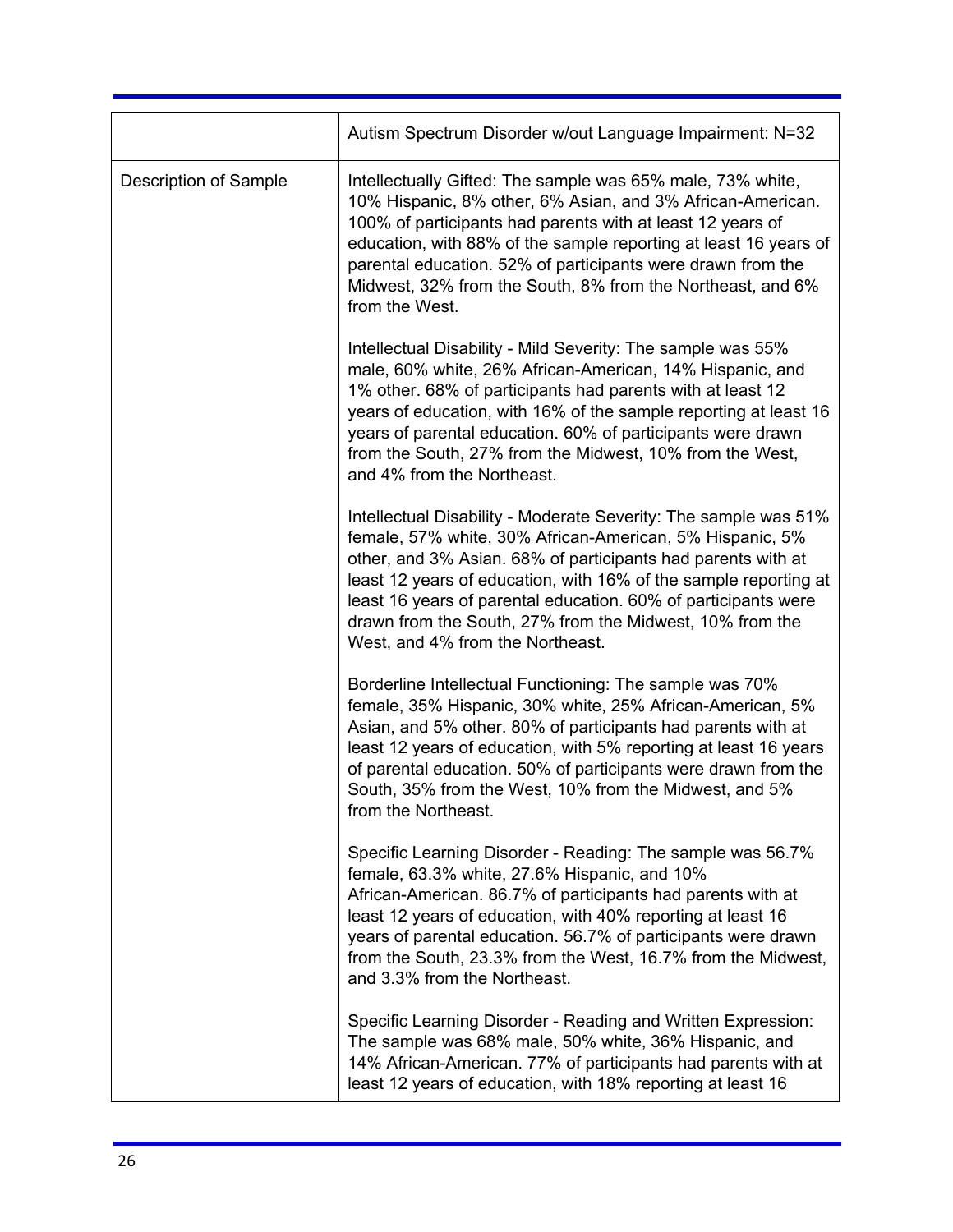| years of parental education. 50% of participants were drawn<br>from the South, 27% from the West, and 23% from the<br>Midwest.                                                                                                                                                                                                                                                                      |
|-----------------------------------------------------------------------------------------------------------------------------------------------------------------------------------------------------------------------------------------------------------------------------------------------------------------------------------------------------------------------------------------------------|
| Specific Learning Disorder - Mathematics: The sample was<br>50% female, 46% white, 36% Hispanic, and 18%<br>African-American. 79% of participants had parents with at least<br>12 years of education, with 29% reporting at least 16 years of<br>parental education. 50% of participants were drawn from the<br>South, 25% from the West, 21% from the Midwest, and 4%<br>from the Northeast.       |
| Attention Deficit/Hyperactivity Disorder: The sample was 63%<br>male, 77% white, 8% African-American, 8% Hispanic, and 6%<br>other. 98% of participants had parents with at least 12 years of<br>education, with 35% reporting at least 16 years of parental<br>education. 60% of participants were drawn from the South, 19%<br>from the Midwest, 13% from the West, and 8% from the<br>Northeast. |
| Disruptive Behavior: The sample was 52% male, 48% white,<br>38% African-American, 10% other, and 4.8% Asian. 92% of<br>participants had parents with at least 12 years of education,<br>with 10% reporting at least 16 years of parental education.<br>38% of participants were drawn from the Midwest, 33% from<br>the South, 14% from the Northeast, and 14% from the West.                       |
| Traumatic Brain Injury: The sample was 60% male, 55% white,<br>30% Hispanic, 10% African-American, and 5% other. 90% of<br>participants had parents with at least 12 years of education,<br>with 40% reporting at least 16 years of parental education.<br>45% of participants were drawn from the South, 45% from the<br>West, and 10% from the Midwest.                                           |
| English Language Learners: The sample was 50% female, 88%<br>Hispanic, and 13% Asian. 50% of participants had parents with<br>at least 12 years of education, with 6% reporting at least 16<br>years of parental education. 38% of participants were drawn<br>from the West, 31% from the South, 19% from the Midwest,<br>and 13% from the Northeast.                                               |
| Autism Spectrum Disorder w/ Language Impairment: The<br>sample was 77% male, 70% white, 20% Hispanic, 7%<br>African-American, and 3% other. 97% of participants had<br>parents with at least 12 years of education, with 53% reporting<br>at least 16 years of parental education. 43% of participants<br>were drawn from the South, 23% from the Midwest, 20% from                                 |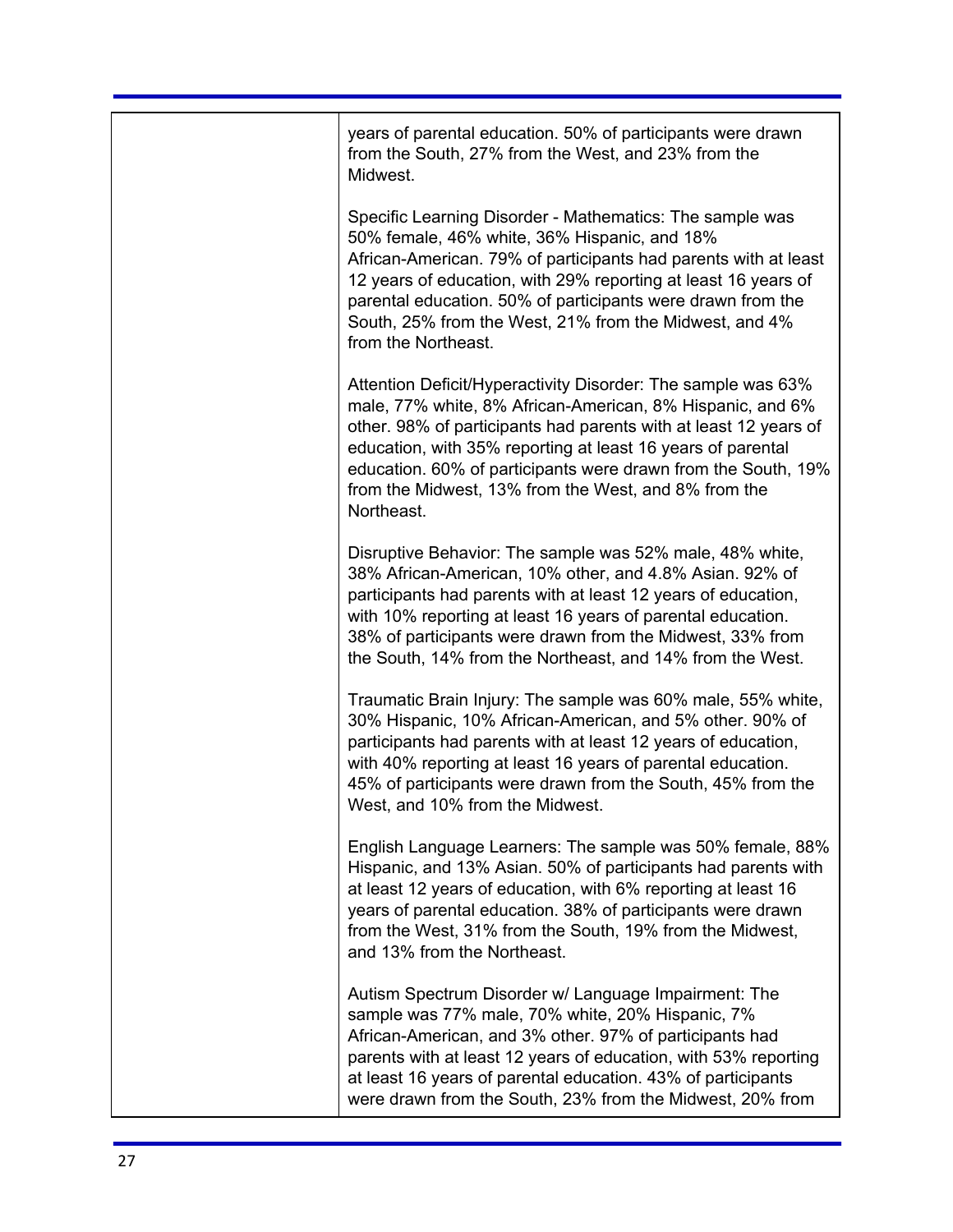|                   | the West, and 13% from the Northeast.<br>Autism Spectrum Disorder w/out Language Impairment: The<br>sample was 75% male, 69% white, 13% Hispanic, 9% other,<br>6% African-American, and 3% Asian. 97% of participants had<br>parents with at least 12 years of education, with 56% reporting<br>at least 16 years of parental education. 44% of participants<br>were drawn from the South, 38% from the West, 9% from the<br>Midwest, and 9% from the Northeast. |
|-------------------|------------------------------------------------------------------------------------------------------------------------------------------------------------------------------------------------------------------------------------------------------------------------------------------------------------------------------------------------------------------------------------------------------------------------------------------------------------------|
| Outcomes Measured | Fairness: comparable internal consistency reliability of WISC-V<br>subtests and composite scores for special groups.                                                                                                                                                                                                                                                                                                                                             |

Several special group studies were conducted concurrently with WISC–V standardization. Participants were drawn from a variety of clinical settings and were accepted for participation in special group samples based on specified inclusion criteria, including a positive diagnosis for that particular disorder. The following special groups were included in the study: intellectually gifted, intellectual disability-mild severity, intellectual disability-moderate severity, borderline intellectual functioning, specific learning disorder-reading, specific learning disorder-reading and written expression, specific learning disorder-mathematics, attention-deficit/hyperactivity disorder, disruptive behavior, traumatic brain injury, English language learners, Autism Spectrum Disorder with language impairment, and Autism Spectrum Disorder without language impairment.

Split-half reliability coefficients were computed for each subtest, with the exception of the following subtests: Coding, Symbol Search, Cancellation, Naming Speed, and the Naming Speed standard process scores. Coefficients were averaged across groups using Fisher's z transformation. Across all special groups, the average splithalf reliability of the subtest and scaled process scores ranged from 0.86 to 0.97. Coefficients were generally consistent with corresponding estimates for the normative sample. It should be noted that the clinical samples were not randomly selected but were recruited based on availability. These studies may not be representative of the WISC–V performance of all children in the diagnostic category. The diagnoses of children within the same special group might have been made on the basis of different criteria and procedures. Moreover, the sample sizes for some of the studies are small and cover only a portion of the WISC–V age range.

| <b>Testing for Multigroup Invariance of Second-order WISC-IV</b><br><b>Structure Across China, Hong Kong, Macau, and Taiwan</b> |                                                                                                                                                                                                                                               |
|---------------------------------------------------------------------------------------------------------------------------------|-----------------------------------------------------------------------------------------------------------------------------------------------------------------------------------------------------------------------------------------------|
| <b>Study Citation</b>                                                                                                           | Chen, H., Keith, T. Z., Weiss, L., Zhu, J., & Li, Y. (2010).<br>Testing for multigroup invariance of second-order WISC-IV<br>structure across China, Hong Kong, Macau, and Taiwan.<br>Personality and Individual Differences, 49(7), 677-682. |
| <b>Research Study</b><br>Contributors                                                                                           | National Taiwan Normal University<br>The University of Texas at Austin                                                                                                                                                                        |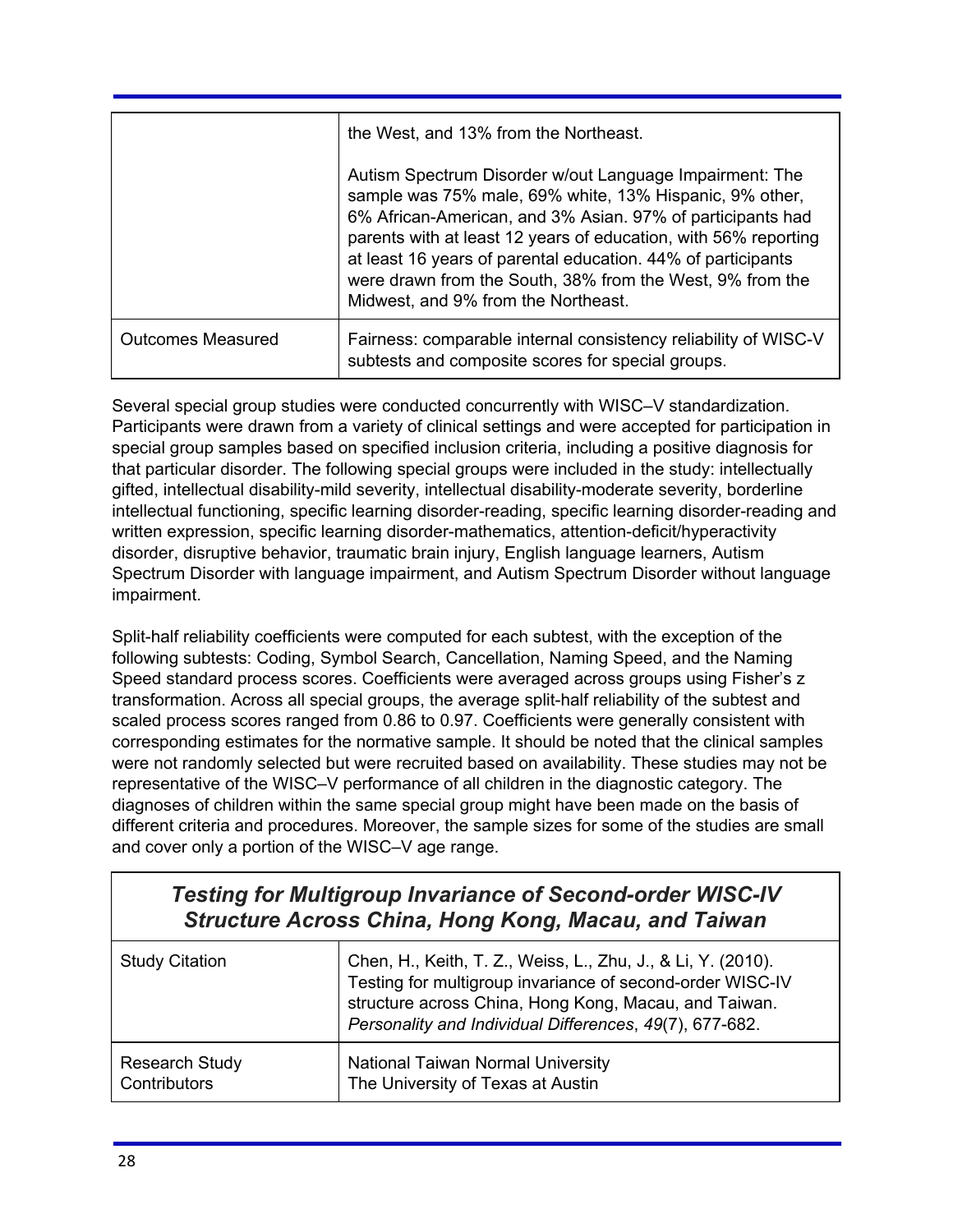|                          | Pearson<br><b>Beijing Normal University</b>                                                                                                                                                                                                                                                 |
|--------------------------|---------------------------------------------------------------------------------------------------------------------------------------------------------------------------------------------------------------------------------------------------------------------------------------------|
| <b>Type of Study</b>     | Correlational                                                                                                                                                                                                                                                                               |
| Sample Size              | China $N = 1100$                                                                                                                                                                                                                                                                            |
|                          | Hong Kong N=550                                                                                                                                                                                                                                                                             |
|                          | Macau N=298                                                                                                                                                                                                                                                                                 |
|                          | Taiwan N=968                                                                                                                                                                                                                                                                                |
| Description of Sample    | All samples were selected to match recent censuses for major<br>demographics such as region, gender, parental educational<br>level, and ethnicity. Each representative sample was divided<br>into 11 age groups from ages 6 to 16, with a balanced number<br>of children in each age group. |
| <b>Outcomes Measured</b> | Fairness: invariance of factor structure across different cultures                                                                                                                                                                                                                          |

Representative samples of test-takers ages six-16 from China (N=1100), Hong Kong (N=550), Macau (N=298), and Taiwan (N=968) were administered 14 subtests from the WISC-IV. A second-order factor model, positing an overarching general intelligence factor subsuming four additional factors (Verbal Comprehension, Perceptual Reasoning, Working Memory, and Processing Speed) was tested for invariance across test-takers in each region. Results demonstrated that the hypothesized model showed both configural invariance (equal number of factors and same factor pattern) and metric invariance (equal factor loadings) across all four cultures (overall model Chi-square=321.21, df=151, CFI=0.99, RMSEA=.037). These results suggest that scores on the WISC-IV can be interpreted in the same way for test takers in these different cultures, although it should be noted that sample sizes varied substantially across cultures.

| <b>Measurement invariance of WISC-IV Across Normative and Clinical</b><br><b>Samples</b> |                                                                                                                                                                    |
|------------------------------------------------------------------------------------------|--------------------------------------------------------------------------------------------------------------------------------------------------------------------|
| <b>Study Citation</b>                                                                    | Chen, H., & Zhu, J. (2012). Measurement invariance of<br>WISC-IV across normative and clinical samples. Personality<br>and Individual Differences, 52(2), 161-166. |
| <b>Research Study</b><br>Contributors                                                    | Pearson, National Taiwan Normal University                                                                                                                         |
| Type of Study                                                                            | Correlational                                                                                                                                                      |
| Sample Size                                                                              | Normative: N=550 children, ages 6-16                                                                                                                               |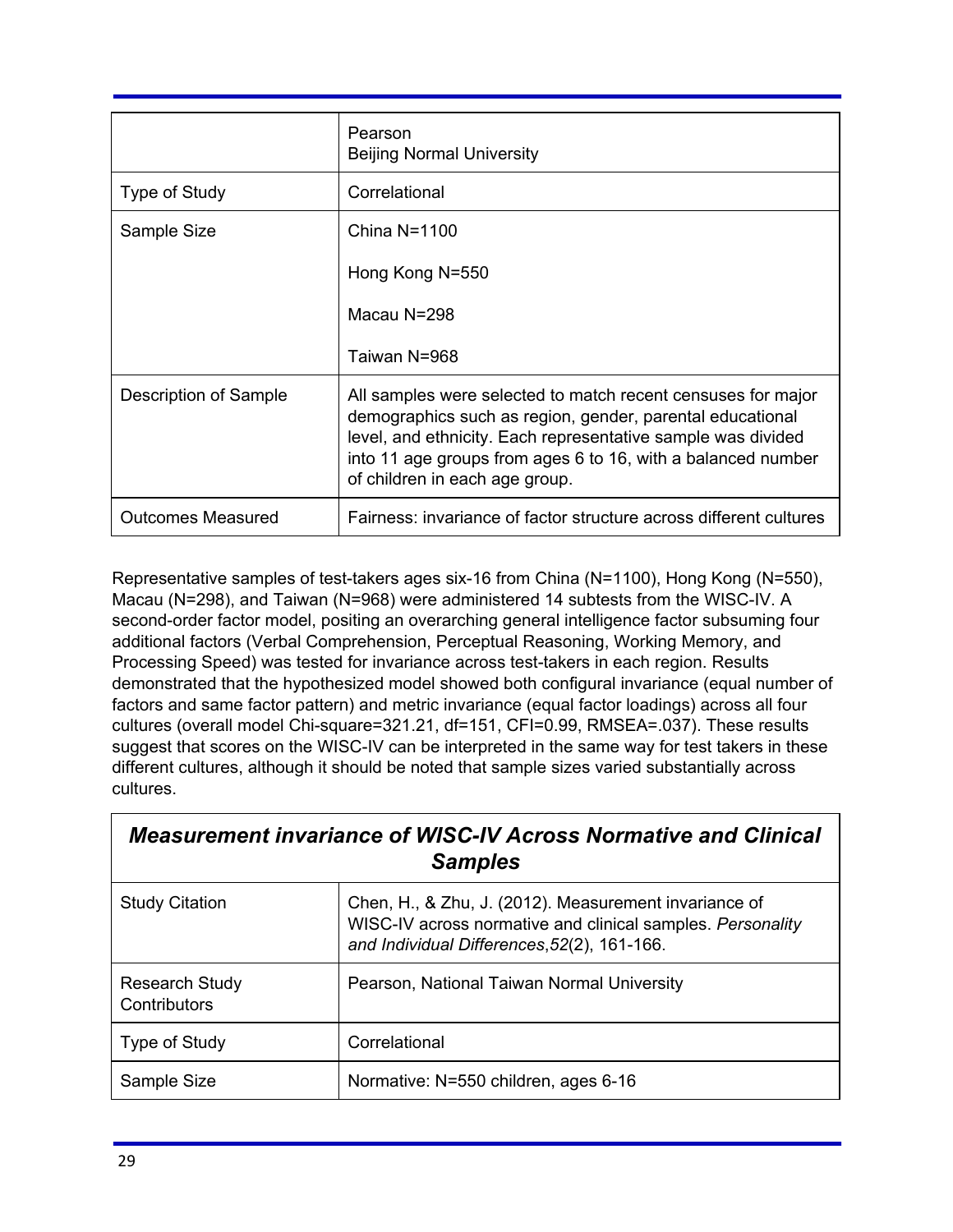|                       | Clinical: N=550 children                                                                                                                                                                                                                                                                                                                                                                                                                                                                                                                                                                                                                                                                                                                                                                                                                                                                                                                              |
|-----------------------|-------------------------------------------------------------------------------------------------------------------------------------------------------------------------------------------------------------------------------------------------------------------------------------------------------------------------------------------------------------------------------------------------------------------------------------------------------------------------------------------------------------------------------------------------------------------------------------------------------------------------------------------------------------------------------------------------------------------------------------------------------------------------------------------------------------------------------------------------------------------------------------------------------------------------------------------------------|
| Description of Sample | Normative: Participants were randomly sampled from the 2,200<br>children used to standardize the WISC-IV. This sample closely<br>matched the March 2000 U.S. census based on demographic<br>variables, such as ethnicity, gender, and parental education.<br>The sample was evenly split between males and females, was<br>64% white, 16% Hispanic, 15% African American, 3% Asian,<br>and 2% other. 85% of participants reported parental education<br>levels of 12 years or more, with 25% reporting at least 16 years<br>of parental education. 36% of participants were drawn from the<br>South, 25% from the Midwest, 24% from the West, and 16%<br>from the Northeast.                                                                                                                                                                                                                                                                          |
|                       | Clinical: Participants were children with clinical diagnoses of<br>one of the following conditions: Intellectual Disabilities-Mild<br>Severity, Intellectual Disabilities-Moderate Severity, Reading<br>Disorder, Reading and Written Expression Disorders,<br>Mathematics Disorder, Reading, Written Expression, and<br>Mathematics Disorders, Learning Disorder and<br>Attention-Deficit/Hyperactivity Disorder, Attention-Deficit/<br>Hyperactivity Disorder, Expressive Language Disorder, Mixed<br>Receptive-Expressive Language Disorder, Open Head Injury,<br>Closed Head Injury, Autistic Disorder, Asperger's Disorder, or<br>Motor Impairment. Participants were drawn from diverse<br>educational and clinical settings. Across all special groups, the<br>percentage of male participants ranged from 41% to 92%.<br>Across all special groups, the distribution of participants across<br>different racial/ethnic groups was as follows: |
|                       | White: 41% to 92%<br>African American: 4% to 40%<br>Hispanic: 4% to 36%<br>Asian: 0 to 4%<br>Other: $0$ to $4%$<br>Across all special groups, between 64% to 100% of participants                                                                                                                                                                                                                                                                                                                                                                                                                                                                                                                                                                                                                                                                                                                                                                     |
|                       | reported parental education levels of at least 12 years, and<br>between 6% and 52% of participants reported at least 16 years<br>of parental education.                                                                                                                                                                                                                                                                                                                                                                                                                                                                                                                                                                                                                                                                                                                                                                                               |
|                       | Across all special groups, the distribution of participants across<br>different regions was as follows:                                                                                                                                                                                                                                                                                                                                                                                                                                                                                                                                                                                                                                                                                                                                                                                                                                               |
|                       | Northeast: 13% to 47%<br>South: 13% to 53%                                                                                                                                                                                                                                                                                                                                                                                                                                                                                                                                                                                                                                                                                                                                                                                                                                                                                                            |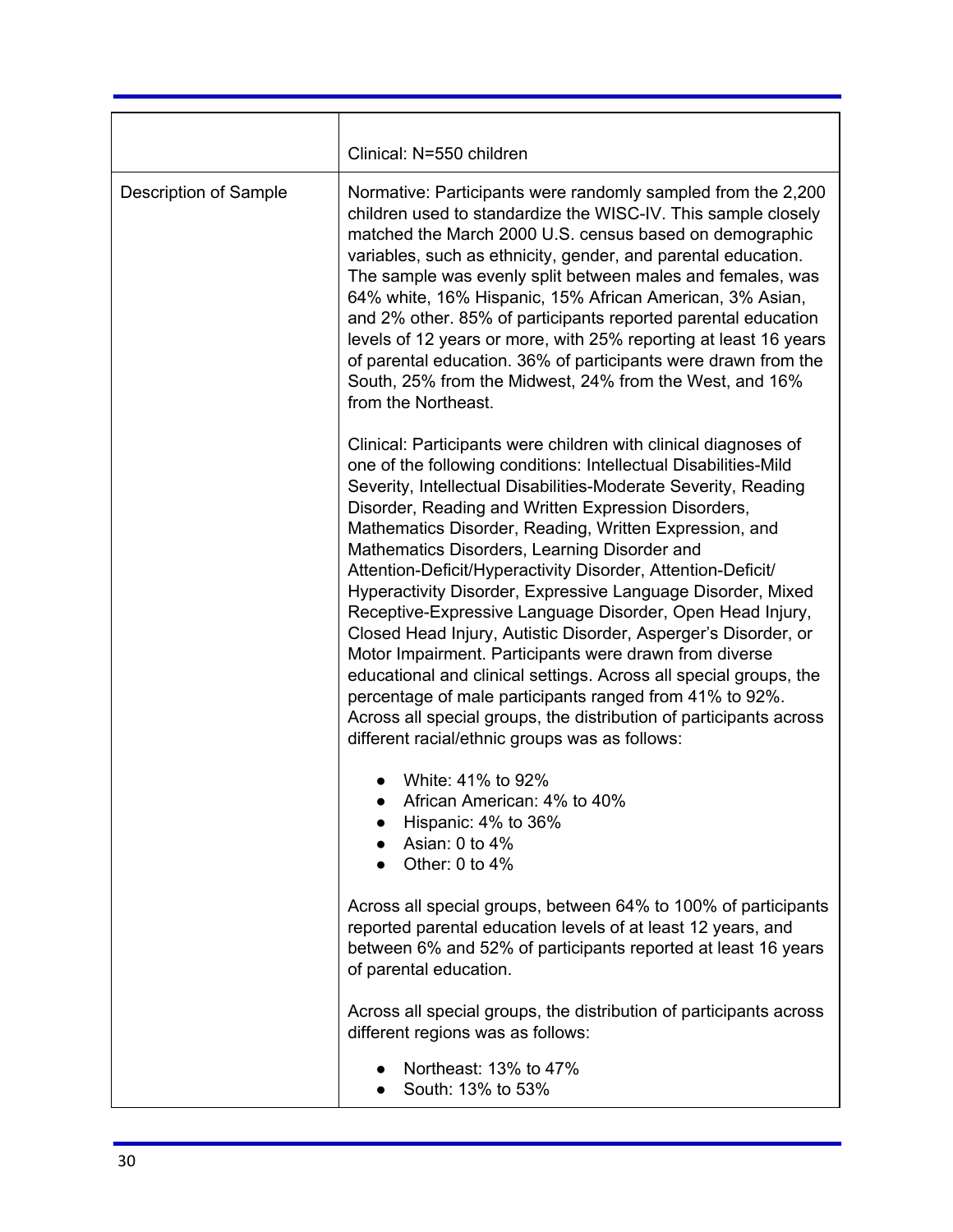|                     | Midwest: 10% to 62%<br>West: 3% to 39%                                            |
|---------------------|-----------------------------------------------------------------------------------|
| l Outcomes Measured | Fairness: invariance of factor structure across clinical and<br>normative samples |

A stratified random sample of 550 children, ages six-16, was drawn from the WISC-IV standardization sample and a clinical sample of 550 children with confirmed clinical diagnoses were administered all 15 subtests of the WISC-IV. A second-order factor model, positing an overarching general intelligence factor subsuming four additional factors (Verbal Comprehension, Perceptual Reasoning, Working Memory, and Processing Speed) was tested for invariance across clinical and normative samples. Results demonstrated that the hypothesized model showed configural invariance (same number of factors and factor pattern) and metric invariance (equal factor loadings) across clinical and normative samples (overall model Chi-square=135.08, df=68, CFI=.99, RMSEA=.042). These results suggest that scores on the WISC-IV can be interpreted in the same way for these two groups, although it should be noted that the clinical sample was quite heterogeneous in nature.

| <b>Factor Invariance Between Genders of the Wechsler Intelligence</b><br><b>Scale for Children - Fifth Edition</b> |                                                                                                                                                                                                                                                                       |
|--------------------------------------------------------------------------------------------------------------------|-----------------------------------------------------------------------------------------------------------------------------------------------------------------------------------------------------------------------------------------------------------------------|
| <b>Study Citation</b>                                                                                              | Chen, H., Zhang, O., Raiford, S. E., Zhu, J., & Weiss, L. G.<br>(2015). Factor invariance between genders on the Wechsler<br>Intelligence Scale for Children–Fifth Edition. Personality and<br>Individual Differences, 86, 1-5.                                       |
| <b>Research Study</b><br>Contributors                                                                              | National Taiwan Normal University<br>Pearson                                                                                                                                                                                                                          |
| Type of Study                                                                                                      | Correlational                                                                                                                                                                                                                                                         |
| Sample Size                                                                                                        | N=2,200 children in 11 different age groups                                                                                                                                                                                                                           |
| Description of Sample                                                                                              | Participants came from a nationally representative sample.<br>Participants in each of 11 age groups were closely matched to<br>2012 U.S. census data on race/ethnicity, parent education<br>level, and geographic region and were balanced with respect to<br>gender. |
| <b>Outcomes Measured</b>                                                                                           | Fairness: invariance of factor structure across males and<br>females                                                                                                                                                                                                  |

A representative sample of 2,200 children, ages six-16, from the standardization study was administered 16 subtests from the WISC-V. A second-order factor model, positing an overarching general intelligence factor subsuming five additional factors (Verbal Comprehension, Visual Spatial, Fluid Reasoning, Working Memory, and Processing Speed)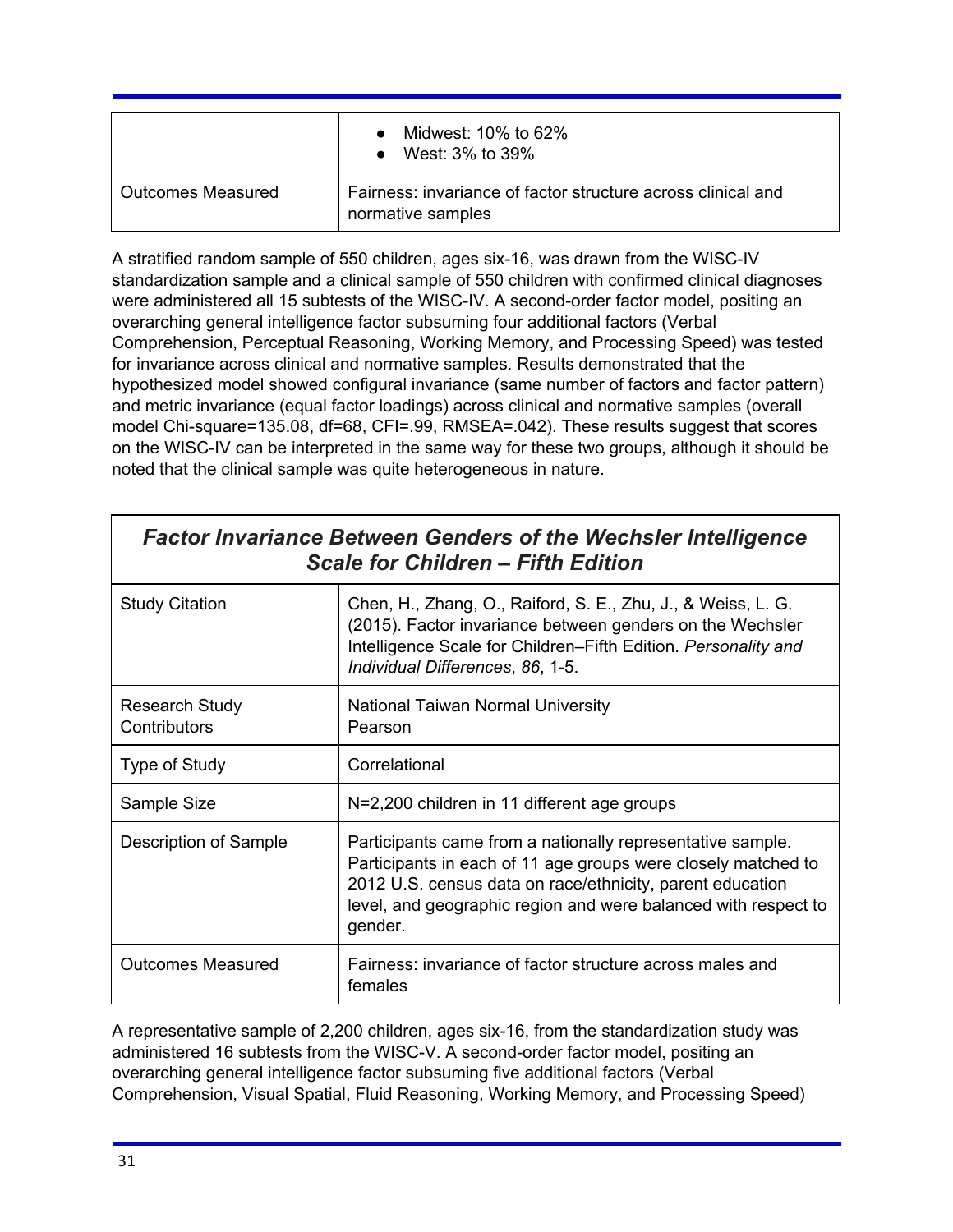was tested for invariance across males and females. Results demonstrated that the hypothesized model showed configural invariance (same number of factors and factor pattern) and metric invariance (equal factor loadings) across males and females (overall model Chi-square=428.14, df=207, CFI=0.99, RMSEA=0.031). These results suggest that WISC-V scores can be interpreted in the same way for males and females.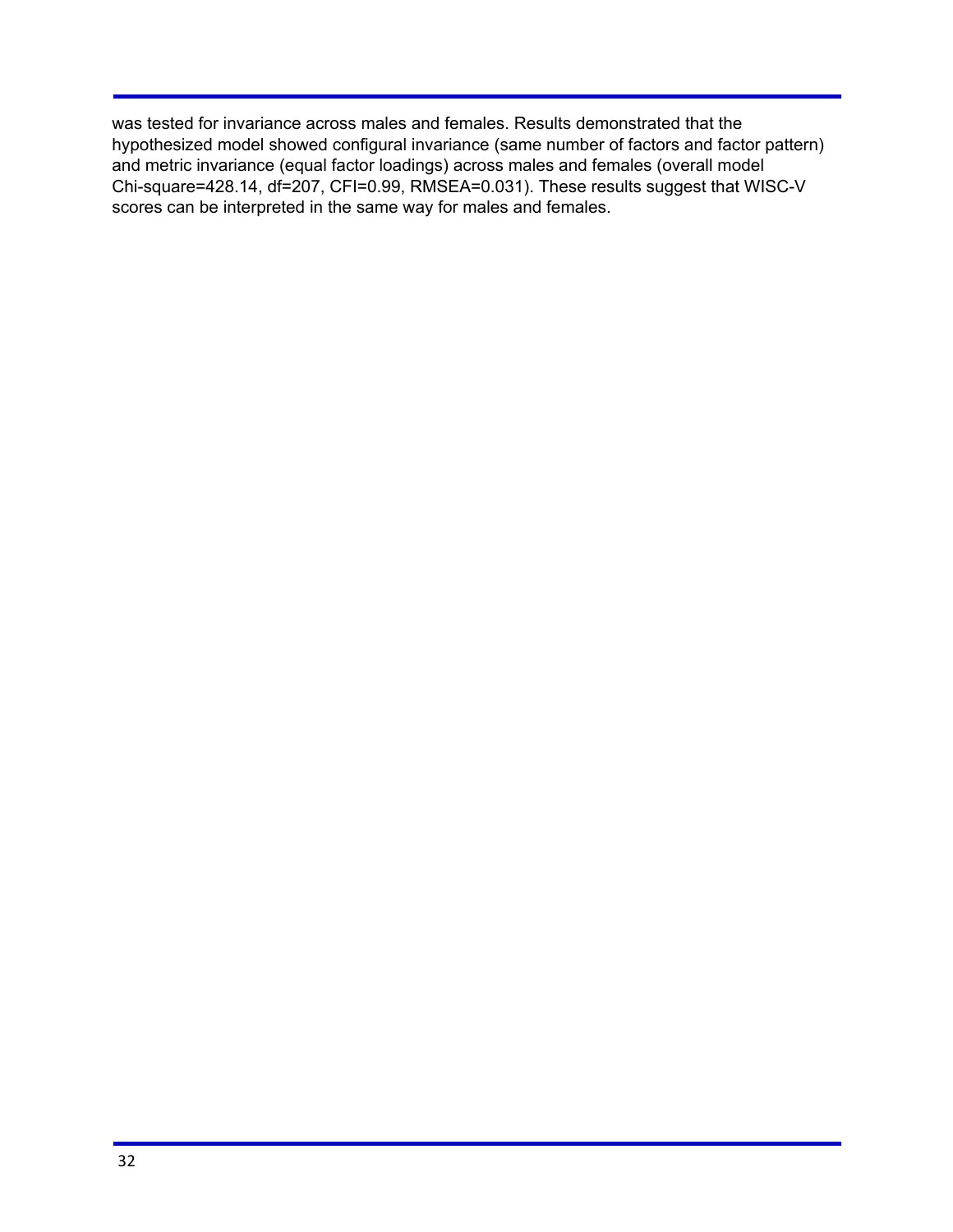# <span id="page-32-0"></span>**Future Research Plans**

### **Overview of Future Research Plans**

Pearson is currently collecting data to provide extended norms for children who are intellectually gifted, and data for a matched control study to demonstrate the performance of children who are deaf or hard of hearing.

| <b>Future Research Plans</b> |
|------------------------------|
|------------------------------|

| Deaf and Hard of Hearing Special Group Study |                                                                                                                                                                |
|----------------------------------------------|----------------------------------------------------------------------------------------------------------------------------------------------------------------|
| Intended Start Date                          | Current                                                                                                                                                        |
| Anticipated Length of Study                  | 1 year                                                                                                                                                         |
| Type of Study                                | Special group matched control study                                                                                                                            |
| Research Leads                               | Lori Day, PhD, and Elizabeth Costa Adams, PhD (External<br>experts (see link below for affiliations)<br>Susan Raiford, PhD, Senior Research Director (Pearson) |
| Intended Sample Size                         | 30                                                                                                                                                             |
| Description of Sample                        | Sample of convenience                                                                                                                                          |
| Outcomes to be Measured                      | Performance on the test relative to hearing matched controls.                                                                                                  |

The WISC-V is sometimes used with children who are deaf and hard of hearing (DHH). A prior report (Day, Adams Costa, & Raiford, 2015) discussed the appropriateness of its subtests for this population and potential modifications and accommodations to improve the valid use of the instrument with children who are DHH. No studies are in existence to examine test score validity with children who are DHH. Prior studies are reviewed in Day et al. (2015).

The WISC-V will be administered to 30 children who are DHH. Their results will be compared with controls from the normative sample matched on age, parent education level, gender, and race/ethnicity. Means, standard deviations, differences, t value, p value, and standard difference (Cohen's d) will be derived to compare performance across groups. This study is currently in progress, with 15 cases collected as of March, 2016.

| <b>Extended Norms Validation Study</b> |                                                |
|----------------------------------------|------------------------------------------------|
| <b>Intended Start Date</b>             | Current                                        |
| Anticipated Length of Study            | $1.5-2$ years                                  |
| Type of Study                          | Special group study/extended norms validation. |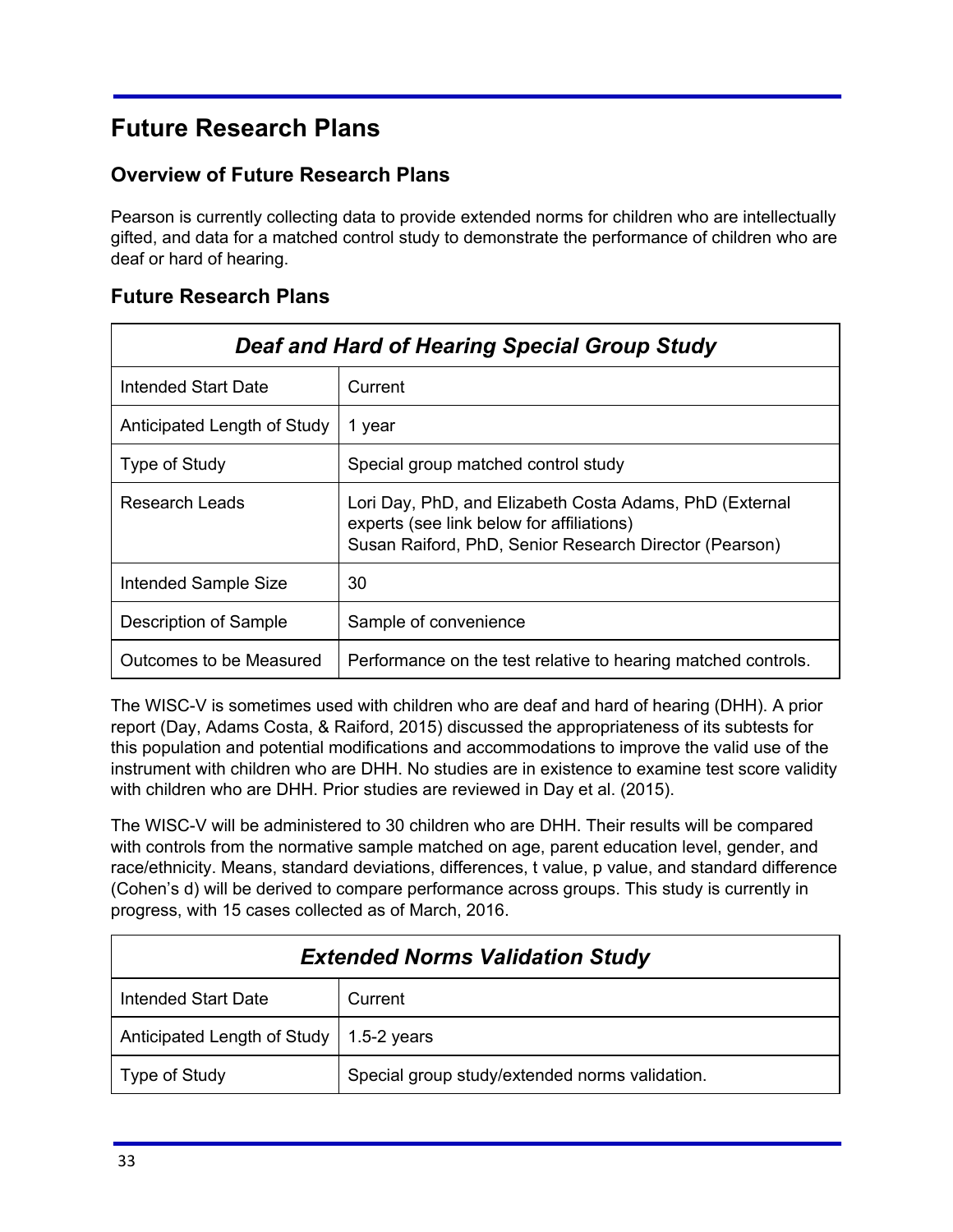| <b>Research Leads</b>   | Linda Silverman, PhD, Bobbie Gillman, PhD, Gifted<br>Development Center, Denver, Colorado<br>Susan Raiford, PhD, Senior Research Director, Pearson |
|-------------------------|----------------------------------------------------------------------------------------------------------------------------------------------------|
| Intended Sample Size    | 50                                                                                                                                                 |
| Description of Sample   | Sample of convenience of highly gifted children.                                                                                                   |
| Outcomes to be Measured | Outcome of performance using extended norms.<br>Performance on the test relative to children from the normative<br>sample.                         |

This study seeks to extend the WISC-V norms to better differentiate highly gifted children from gifted children and will be very similar to a study conducted with the previous version of the WISC (Zhu, Cayton, Weiss, & Gabel, 2008). This study is currently in progress, with six cases collected as of March, 2016.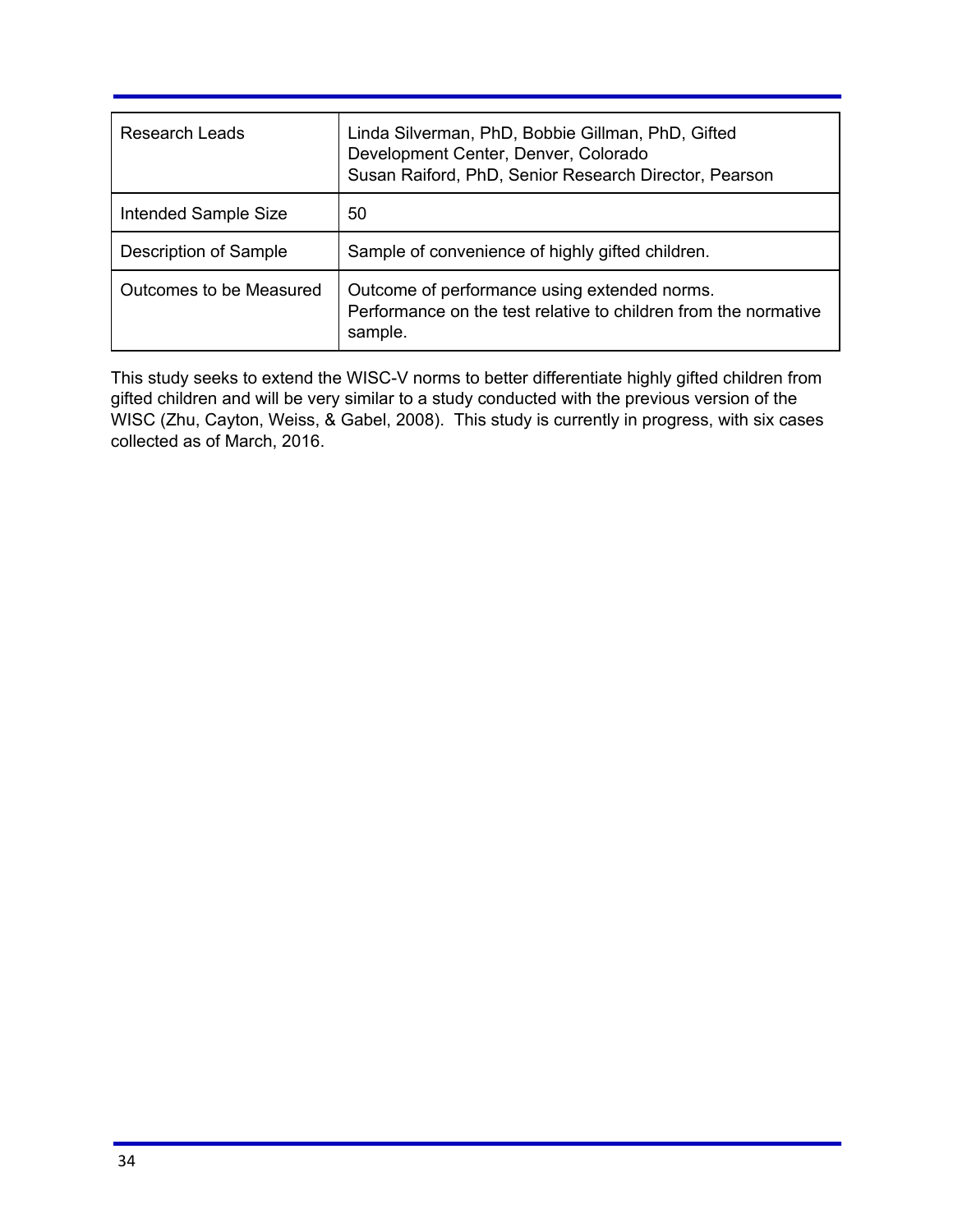## **References**

- Chen, H., Keith, T. Z., Weiss, L., Zhu, J., & Li, Y. (2010). Testing for multigroup invariance of second-order WISC-IV structure across China, Hong Kong, Macau, and Taiwan. *Personality* and *Individual Differences*, 49(7), 677-682.
- Chen, H., Zhang, O., Raiford, S. E., Zhu, J., & Weiss, L. G. (2015). Factor invariance between genders on the Wechsler Intelligence Scale for Children–Fifth Edition. *Personality and Individual Differences, 86, 1-5.*
- Chen, H., & Zhu, J. (2012). Measurement invariance of WISC-IV across normative and clinical samples. Personality and *Individual Differences*, 52(2), 161-166.
- Daniel, M.H., Wahlstrom, D., & Zhang, O. (2014). *Equivalence of Qinteractive and paper* administrations of cognitive tasks: WISC-V. Q-interactive Technical Report 8. Bloomington, MN: NCS Pearson.
- Day, L., Adams Costa, E. B., & Raiford, S. E. (2015). WISC-V technical report #2: Testing children who are deaf or hard of hearing. Bloomington, MN: NCS Pearson.
- Gottfredson, L., & Saklofske, D. H. (2009). Intelligence: Foundations and issues in assessment. *Canadian Psychology*, *50*(3), 183.
- Johnson, W., Bouchard, T. J., Krueger, R. F., McGue, M., & Gottesman, I. I. (2004). Just one g: Consistent results from three test batteries. *Intelligence*, 32(1), 95-107.
- Kaufman, A. S., Raiford, S. E., & Coalson, D. L. (2016). *Intelligent testing with WISCV*. Hoboken, NJ: Wiley.
- Raiford, S.E., Drozdick, L., & Zhang, O., (2015). *Qinteractive special group studies: The WISCV and children with Autism Spectrum Disorder and accompanying language impairment* or Attention Deficit/Hyperactivity disorder. Q-interactive Technical Report 11. Bloomington, MN: NCS Pearson.
- Raiford, S. E. & Holdnack, J. A. (2014). *WISC-V: Technical and interpretive manual.* Bloomington, MN: PsychCorp.
- Raiford, S.E., Holdnack, J., Drozdick, L., & Zhang, O., (2014). *Qinteractive special group studies: The WISCV and children with intellectual giftedness and intellectual disability*. Q-interactive Technical Report 9. Bloomington, MN: NCS Pearson.
- Raiford, S. E., Zhang, O., Drozdick, L.W., Getz, K., Wahlstrom, D., Gabel, A., Holdnack, J. A., & Daniel, M. (2016). *WISCV Coding and Symbol Search in digital format: Reliability, validity, special group studies, and interpretation*. Qinteractive Technical Report 12. Bloomington, MN: NCS Pearson.